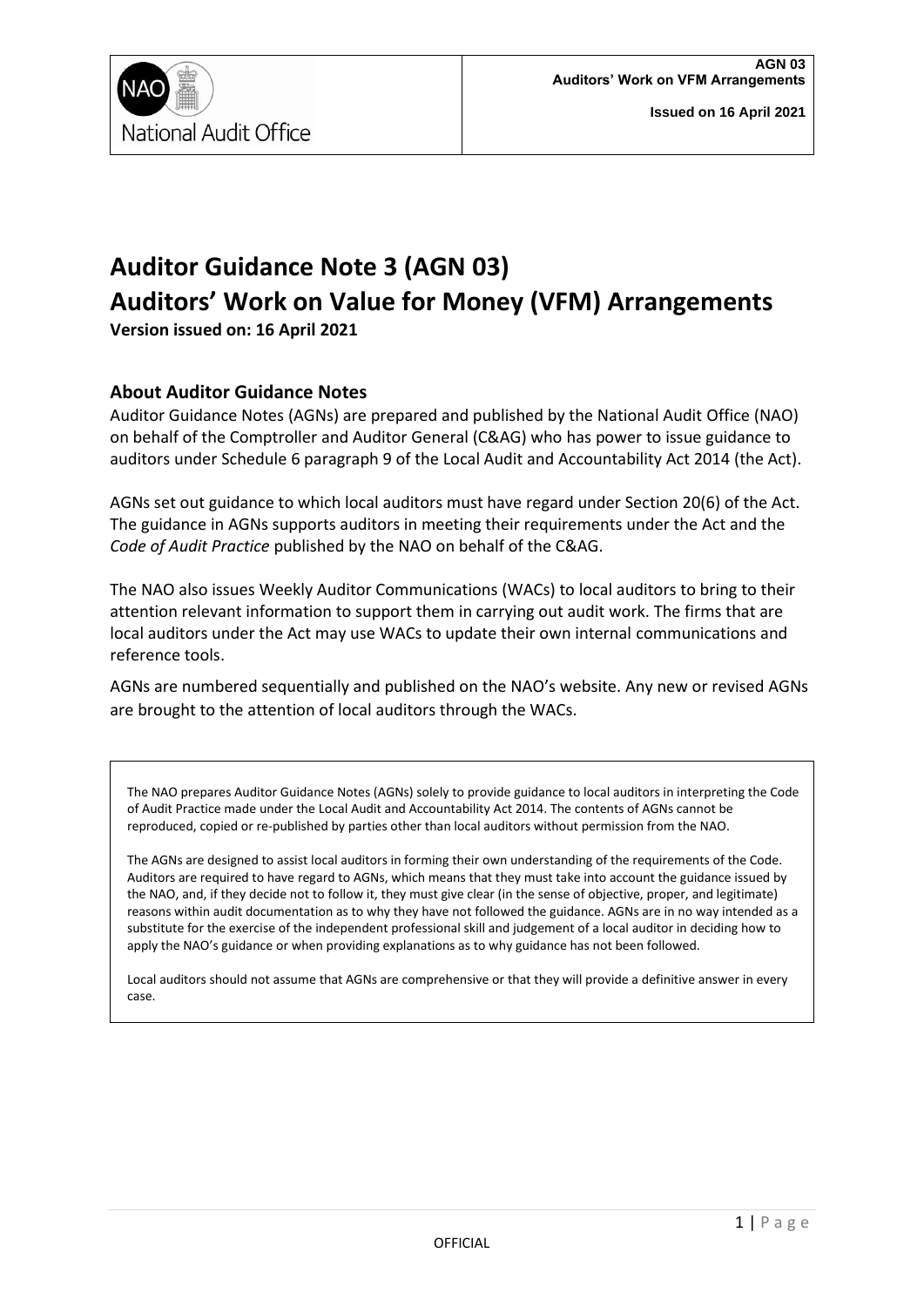

**AGN 03 is relevant to all local auditors of bodies covered by the Local Audit and Accountability Act 2014 and the Code of Audit Practice.**

**AGN 03 is not relevant to assurance engagements at smaller authorities for which the specified procedures are set out in AGN 02**.

### **Introduction**

This AGN sets out guidance for auditors to support their work on value for money (VFM) arrangements. It covers all sectors, and is structured as follows:

### **Contents**

| Approach to VFM arrangements work at bodies demising during the year  21 |  |
|--------------------------------------------------------------------------|--|
|                                                                          |  |
|                                                                          |  |
|                                                                          |  |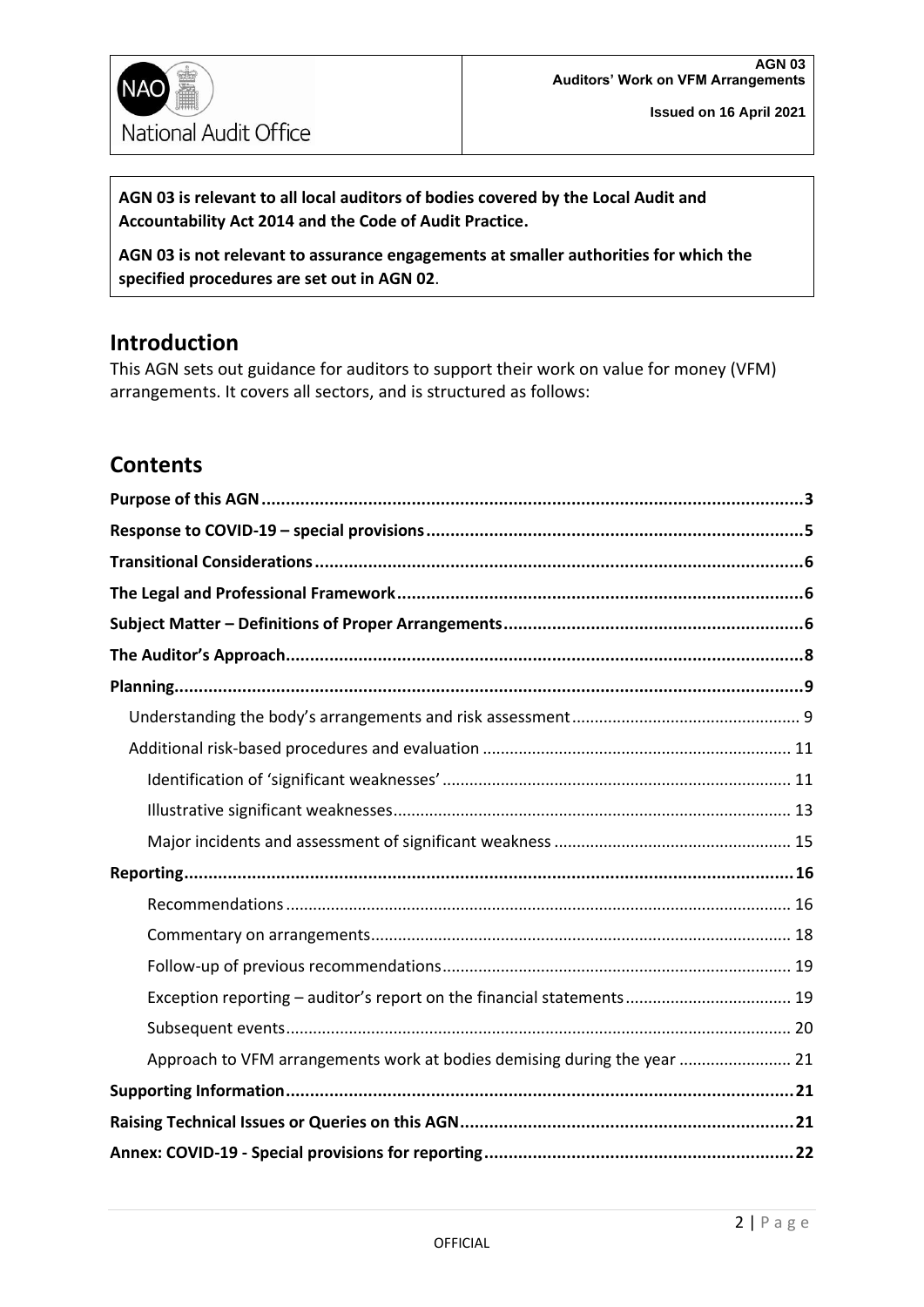

### <span id="page-2-0"></span>**Purpose of this AGN**

- 1. On 1 April 2020, a new Code of Audit Practice (the 2020 Code) came into force. This AGN sets out how local auditors are expected to approach and report their work on VFM arrangements under the new Code and applies to audits of 2020-21 financial statements onwards.
- 2. Following extensive public consultation in 2019 on the development of a new Code, it was clear that it was an appropriate time to re-visit the work of local auditors in this area. Taxpayers, stakeholders and local service users rightly expect that the bodies responsible for their local public services will have arrangements in place to allow them to manage their finances and services and deliver their objectives. Therefore, it is important for local auditors to understand and comment on those arrangements, including drawing attention to areas of significant weakness or other concerns where they arise.
- 3. The approach set out in this AGN re-focuses the work of local auditors to:
	- promote more timely reporting of significant issues to local bodies;
	- provide more meaningful and more accessible annual reporting on VFM arrangements issues in key areas;
	- provide a sharper focus on reporting in the key areas of financial sustainability, governance, and improving economy, efficiency and effectiveness; and
	- provide clearer recommendations to help local bodies improve their arrangements.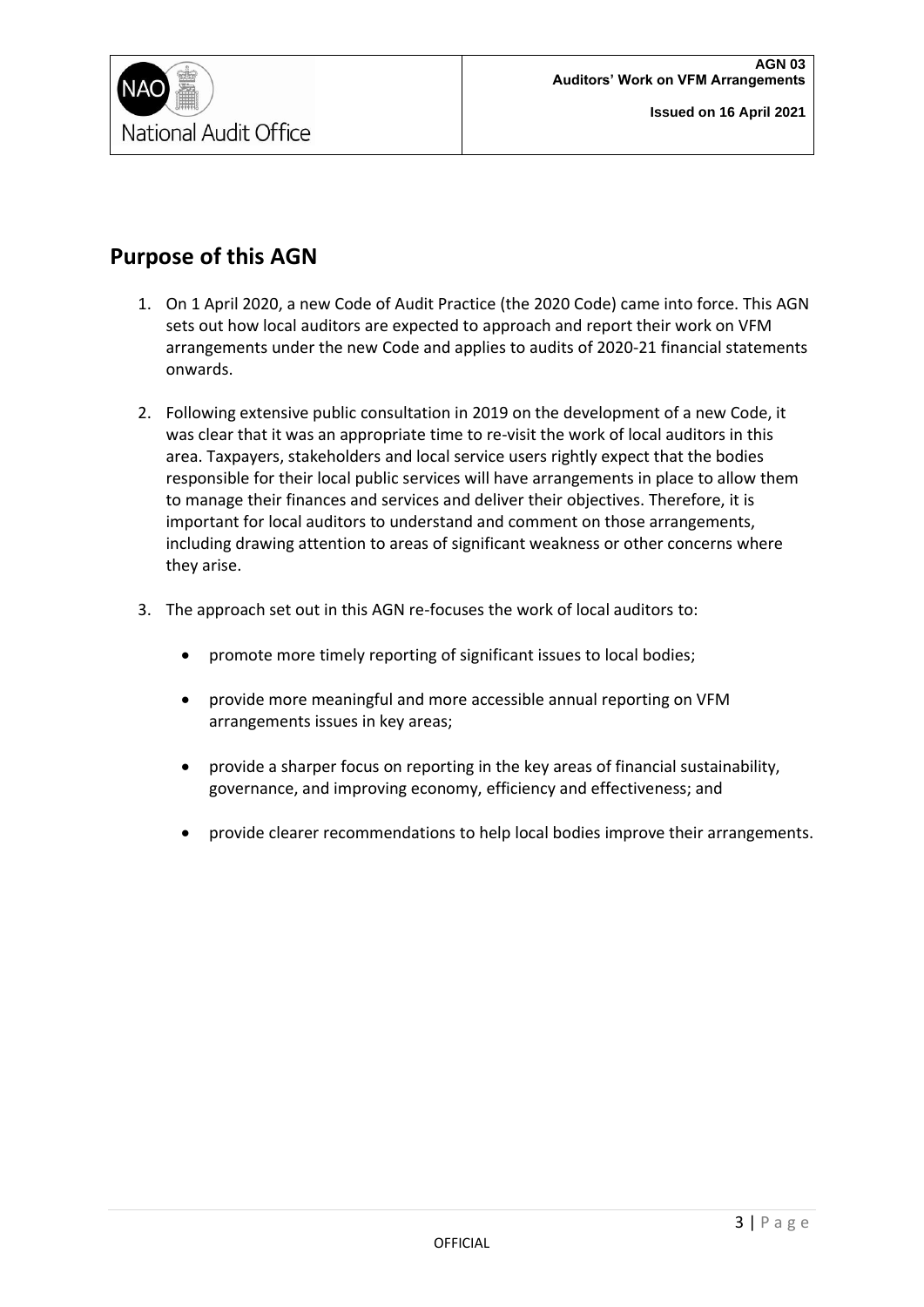



- 4. A flexible and responsive approach is needed to discharge the auditor's duty to be satisfied whether bodies have proper arrangements in place to secure value for money<sup>1.</sup> The 2020 Code sets out a new approach to auditors' work in this area, which has been designed to enable auditors to meet these expectations.
- 5. From 2020-21 audits onwards, the key output from local audit work on arrangements to secure VFM is an annual commentary on arrangements, published as part of the Auditor's Annual Report<sup>2</sup>. The commentary will enable auditors to explain the work they have undertaken during the year, and to highlight any significant weaknesses that they have identified and brought to the body's attention, along with their recommendations for improvement. The commentary will, however, also allow auditors to better reflect local context and draw attention to emerging or developing issues which may not represent significant weaknesses, but which may nevertheless require attention from the body itself.
- 6. Section 20 and 21 of the Act require auditors to be satisfied that the body *"has made proper arrangements for securing economy, efficiency and effectiveness in its use of resources"*. The Act also requires local auditors to give their opinion on the statement of accounts, which they do in accordance with International Standards on Auditing (ISAs). The auditor's work on VFM arrangements – including their commentary – is, however, not undertaken in accordance with ISAs, but rather in accordance with the Code and its supporting statutory guidance. The C&AG has determined through the 2020 Code and guidance that the key output from local audit work in respect of VFM arrangements is the commentary as reported in the Auditor's Annual Report; it is therefore not a VFM

<sup>1</sup> The Local Audit and Accountability Act 2014 expresses this as being satisfied *"that the authority has made proper arrangements for securing economy, efficiency and effectiveness in its use of resources"*

 $<sup>2</sup>$  The Auditor's Annual Report constitutes an audit letter for the purposes of local bodies complying with the</sup> Accounts and Audit Regulations, Department of Health and Social Care Group Accounting Manual and the NHS Improvement NHS Foundation Trust Annual Reporting Manual.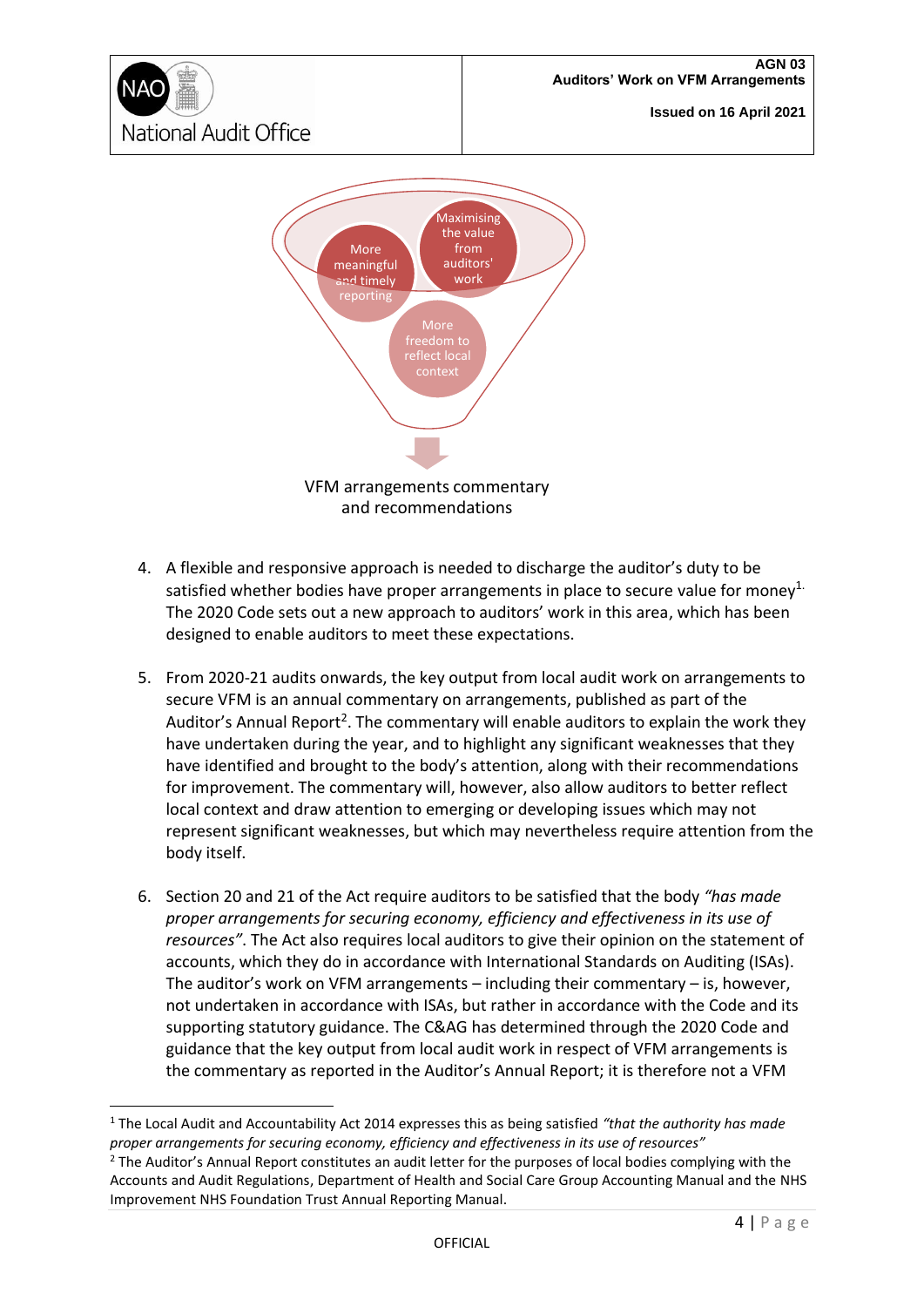

arrangements 'conclusion' or an 'opinion' in the same sense as the opinion on the financial statements themselves. The statutory duty to report where the auditor is not satisfied with arrangements is discharged through compliance with the exception reporting section of this AGN. This means that there may be matters referred to in the auditor's commentary, but which do not represent significant weaknesses in arrangements and therefore do not appear by exception in the auditor's opinion on the financial statements. Auditors are reminded, however, that they should adopt an integrated approach to their work on VFM arrangements and the opinion on the financial statements and plan their work and consider the findings accordingly.

7. The 2020 Code states in paragraph 4.6 that *"the auditor's annual report should be published at the same time as the opinion on the financial statements for local NHS bodies. For relevant authorities other than local NHS bodies, the auditor's annual report should be published no later than 30 September. Where the auditor is unable to do this, they should issue an audit letter including a statement explaining the reason for the*  delay." The audit letter should be issued to those charged with governance.<sup>3</sup>

### <span id="page-4-0"></span>**Response to COVID-19 – special provisions**

- 8. In 2020-21, the coronavirus pandemic (COVID-19) will significantly impact audited bodies and the financial reporting and auditing process, and may therefore affect the timing of when the work on VFM arrangements set out in this AGN is performed and reported.
- 9. Paragraph 9 of Schedule 6 of the Act gives the C&AG powers to issue guidance regarding the exercise by local auditors of their functions under the Act. Special provisions are therefore included in the Annex to this AGN, reflecting the C&AG's view as to how auditors should respond to these circumstances.
- 10. Where auditors have completed their work on VFM arrangements at the time of issuing the opinion on the financial statements, auditors should follow the guidance set out in the main body of this AGN. Where auditors have not completed all of their planned work on VFM arrangements at the time of issuing the opinion on the financial statements, they should refer to the guidance in the Annex to this AGN.
- 11. Where possible, auditors should also issue their Auditor's Annual Report in line with the requirements set in the Code and this AGN. Where the auditor is not in a position to issue their Auditor's Annual Report in line with these requirements, they should refer to the guidance in the Annex to this AGN.

 $3$  An audit letter that includes a statement explaining reasons for a delay also constitutes an audit letter for the purposes of local bodies complying with the Accounts and Audit Regulations, Department of Health and Social Care Group Accounting Manual and the NHS Improvement NHS Foundation Trust Annual Reporting Manual.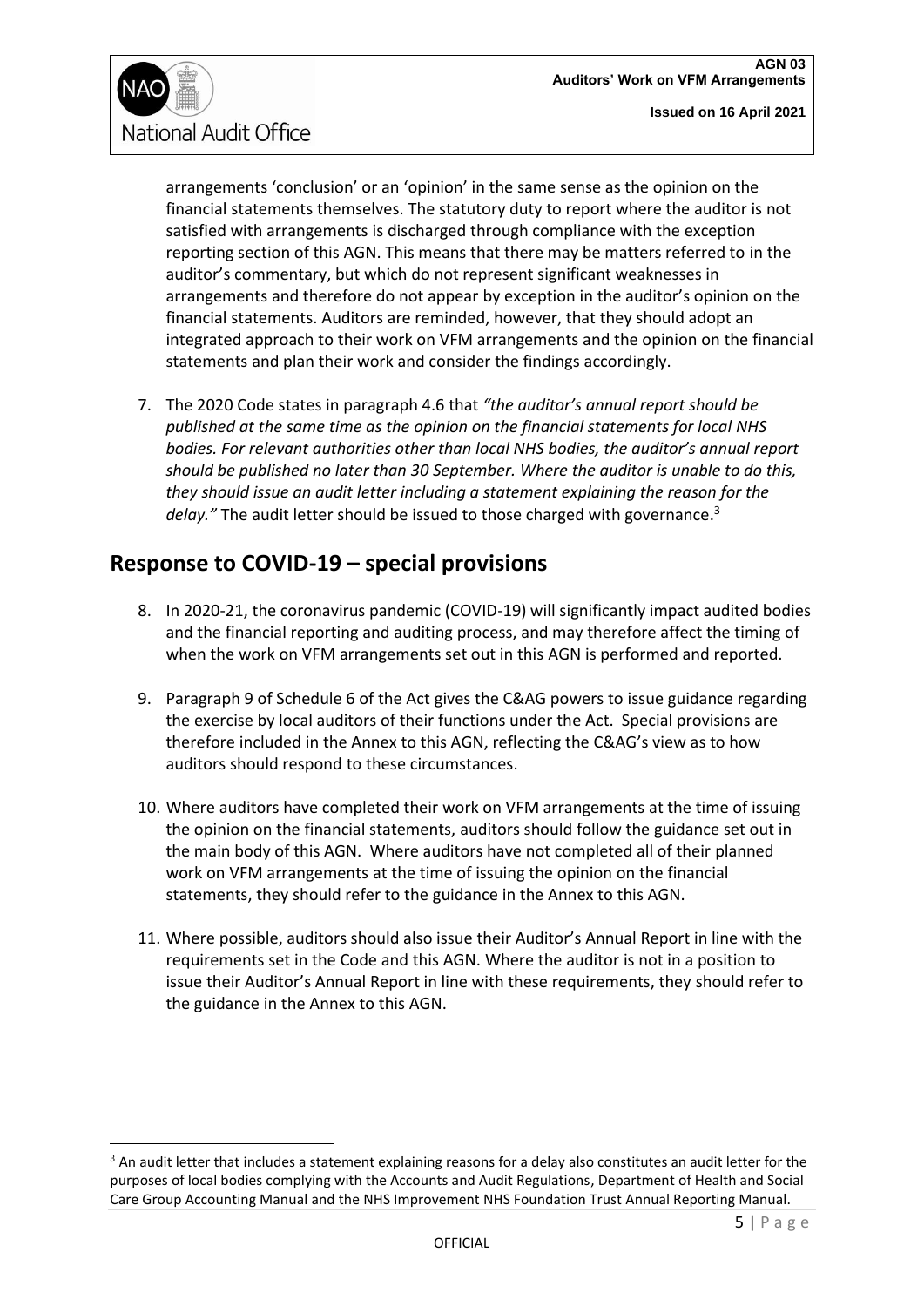

### <span id="page-5-0"></span>**Transitional Considerations**

12. This AGN supersedes the guidance note issued on 15 October 2020. Therefore, during the first year of implementation of the 2020 Code and associated guidance, auditors are only required to have regard to versions of AGN 03 issued from 15 October 2020 onwards.

### <span id="page-5-1"></span>**The Legal and Professional Framework**

13. This AGN is consistent with the relevant requirements of the Local Audit and Accountability Act 2014 (the Act) and the 2020 Code of Audit Practice (the 2020 Code), which sets out how auditors meet their responsibilities under the 2014 Act. In undertaking VFM arrangements work, auditors are required to comply with the Code and to have regard only to the guidance set out in this this AGN.

### <span id="page-5-2"></span>**Subject Matter – Definitions of Proper Arrangements**

- 14. The subject matter for the purposes of auditors' work under this AGN is a local body's arrangements to secure economy, efficiency and effectiveness in its use of resources. In particular, the Act and the 2020 Code require auditors to consider whether the body has put in place 'proper arrangements'. This AGN sets out the arrangements that fall within the scope of 'proper arrangements'.
- 15. The 2020 Code states in paragraph 3.7 that the "*auditor's work should be underpinned by consideration of what arrangements the audited body is expected to have in place. This should be based on the relevant governance code or framework for the type of local public body being audited, together with any other relevant guidance or requirements."*
- 16. In both local government and the NHS, organisations are already required to have arrangements in place to ensure proper governance, resource and risk management, and internal controls, and to report on the design and operation of those arrangements through annual governance statements. These arrangements should be appropriate and proportionate to the nature of the public body and the services and functions that it has been created to deliver.
- 17. This AGN draws on relevant requirements applicable to each sector and aligns the scope of proper arrangements with those that responsible parties are already required to have in place and to report on through documents such as annual governance statements and annual reports (where applicable).
- 18. When reporting on these arrangements, the 2020 Code requires auditors to structure their commentary on arrangements under three specified reporting criteria:
	- **Financial sustainability:** *how the body plans and manages its resources to ensure it can continue to deliver its services, including:*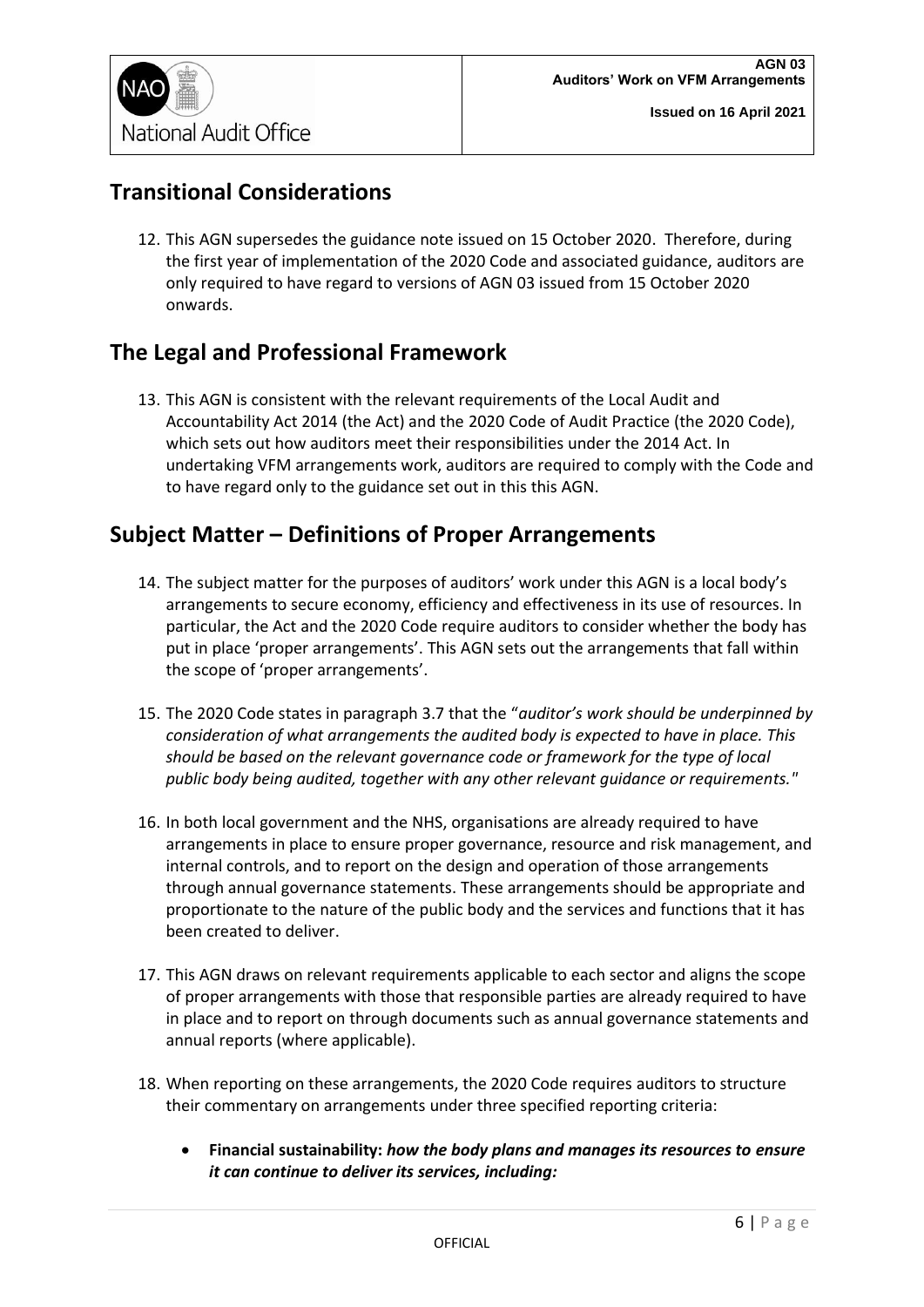

- o how the body ensures that it identifies all the significant financial pressures that are relevant to its short and medium-term plans and builds these into them;
- o how the body plans to bridge its funding gaps and identifies achievable savings;
- $\circ$  how the body plans finances to support the sustainable delivery of services in accordance with strategic and statutory priorities;
- o how the body ensures that its financial plan is consistent with other plans such as workforce, capital, investment, and other operational planning which may include working with other local public bodies as part of a wider system; and
- $\circ$  how the body identifies and manages risks to financial resilience, e.g. unplanned changes in demand, including challenge of the assumptions underlying its plans.
- **Governance: how the body ensures that it makes informed decisions and properly manages its risks, including:**
	- o how the body monitors and assesses risk and how the body gains assurance over the effective operation of internal controls, including arrangements to prevent and detect fraud;
	- o how the body approaches and carries out its annual budget setting process;
	- o how the body ensures effective processes and systems are in place to ensure budgetary control; to communicate relevant, accurate and timely management information (including non-financial information where appropriate); supports its statutory financial reporting requirements; and ensures corrective action is taken where needed;
	- o how the body ensures it makes properly informed decisions, supported by appropriate evidence and allowing for challenge and transparency. This includes arrangements for effective challenge from those charged with governance/audit committee; and
	- $\circ$  how the body monitors and ensures appropriate standards, such as meeting legislative/regulatory requirements and standards in terms of officer or member behaviour (such as gifts and hospitality or declarations/conflicts of interests).
- **Improving economy, efficiency and effectiveness: how the body uses information about its costs and performance to improve the way it manages and delivers its**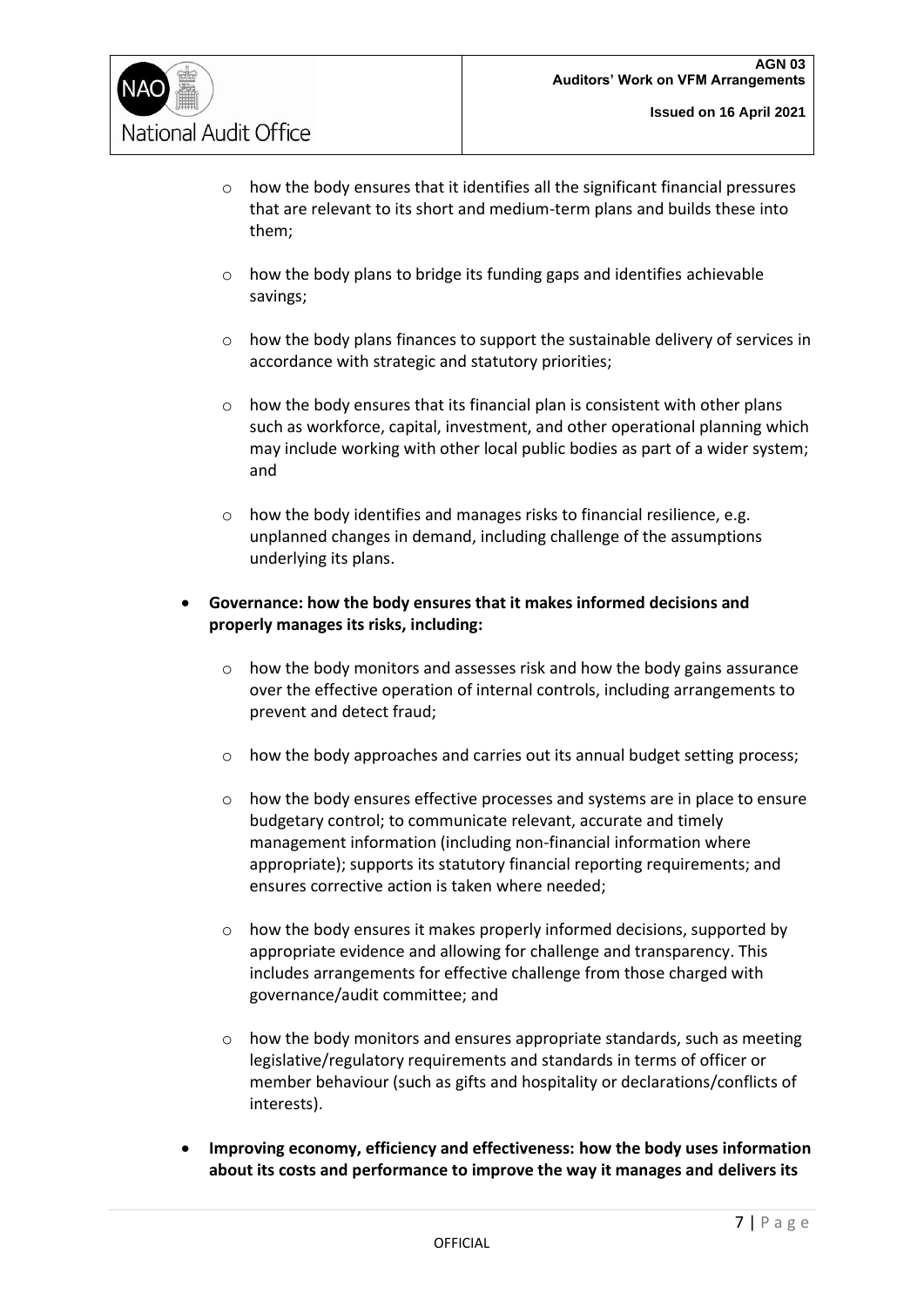

#### **services, including:**

- o how financial and performance information has been used to assess performance to identify areas for improvement;
- o how the body evaluates the services it provides to assess performance and identify areas for improvement;
- $\circ$  how the body ensures it delivers its role within significant partnerships, engages with stakeholders it has identified, monitors performance against expectations, and ensures action is taken where necessary to improve; and
- o where the body commissions or procures services, how the body ensures that this is done in accordance with relevant legislation, professional standards and internal policies, and how the body assesses whether it is realising the expected benefits.
- 19. For 2020-21, the nature and extent of proper arrangements, in particular in respect of financial planning and sustainability, will reflect both the significant uncertainty that bodies have operated under during the year. It will also reflect the significant changes in the funding arrangements during 2020-21 and planned for 2021-22, in particular in the NHS. The auditor should take this into account in considering which arrangements it is necessary to obtain an understanding of, the evidence required, and whether matters represent significant weaknesses.

### <span id="page-7-0"></span>**The Auditor's Approach**

- 20. The auditor will need to gather sufficient evidence and document their evaluation of it in order to enable them to draft their commentary under the three reporting criteria. This includes identifying and reporting on any significant weaknesses in those arrangements and making appropriate recommendations.
- 21. The evidence required to support the commentary is a matter of auditor judgement but should be sufficient to enable an experienced auditor with no prior knowledge of the body to understand the basis for the auditor's judgements on significant weaknesses, as well as understand any recommendations made.
- 22. The work that auditors do on the specified reporting criteria should be based on the understanding that it is the audited body's responsibility to ensure that they have proper arrangements in place.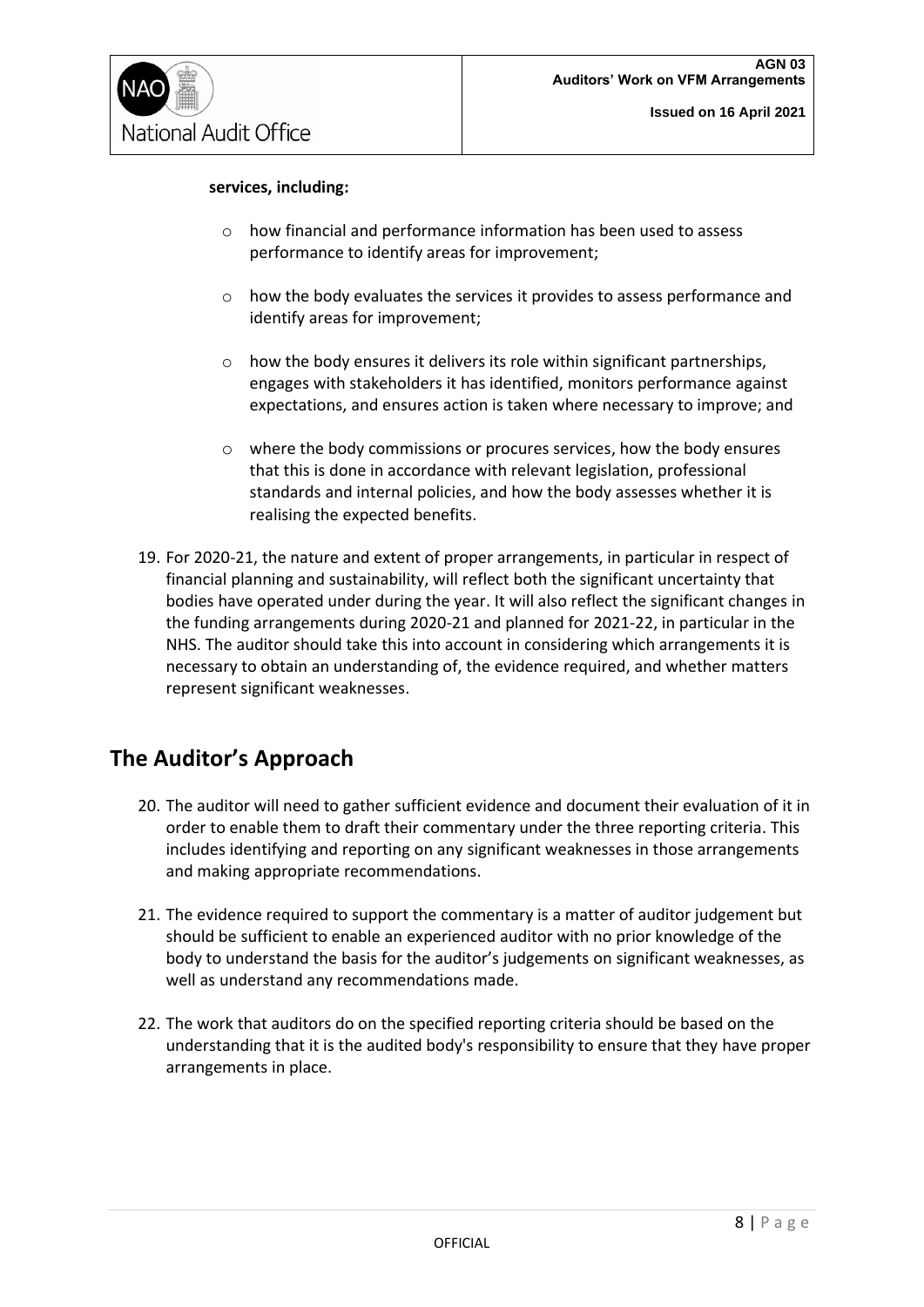23. The auditor's work is likely to fall into three broad areas:

- planning;
- additional risk-based procedures and evaluation; and
- reporting.

### <span id="page-8-0"></span>**Planning**

#### <span id="page-8-1"></span>**Understanding the body's arrangements and risk assessment**

- 24. The auditor should document their understanding of the arrangements the body has in place for each of the specified criteria set out in the Code and this AGN, gathering sufficient evidence to support their risk assessment and commentary in the Auditor's Annual Report.
- 25. Auditors may draw on the relevant principles of understanding the entity and its environment*,* when understanding the body's arrangements in place - specifically:
	- *Assertions* representations by management: understanding the arrangements that the body itself should be reporting on through its annual governance statement and narrative statement (where applicable).
	- *Internal controls* paragraph 3.7 of the 2020 Code states the "auditor's work should be underpinned by consideration of what arrangements the audited body is expected to have in place. This should be based on the relevant governance code or framework for the type of local public body being audited, together with any other relevant guidance or requirements." The auditor's work should be to understand the arrangements in place at the entity level and how the body itself ensures compliance with its system of internal control as reported on in its annual governance statement.
	- *Risk assessment –* the procedures performed to obtain an understanding of the body's arrangements against the specified reporting criteria to identify where further work may be necessary.

26. In completing and documenting their planning work auditors should consider:

- cumulative knowledge brought forward from previous audits;
- relevant findings from work undertaken in support of the opinion on the financial statements (for example, understanding the entity and any testing on key systems and controls);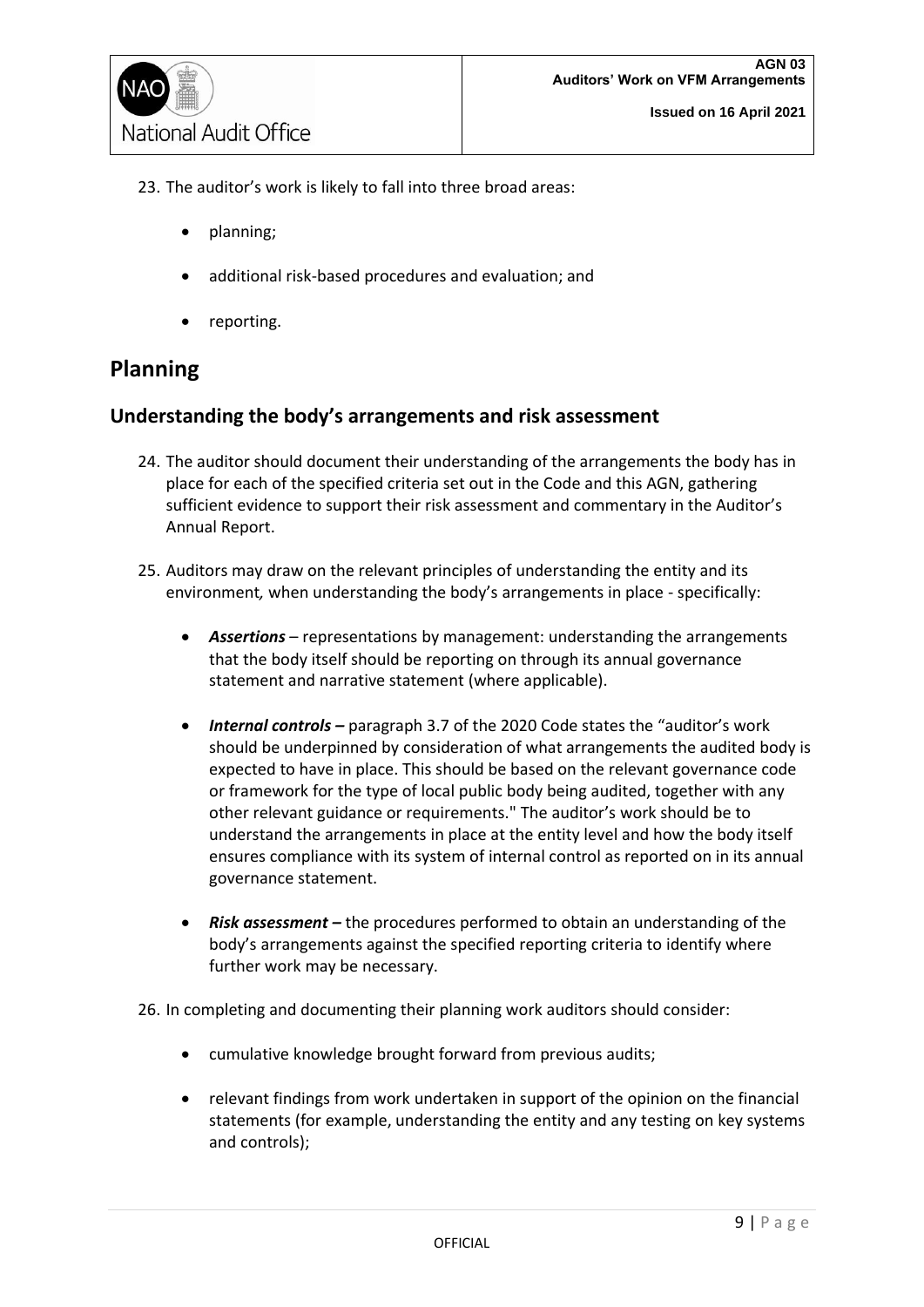

- reports from the audited body including internal audit which may identify potential significant weakness through reporting on arrangements which are not operating effectively, or identify financial difficulty, for example, a section 114 report in local government;
- interviews/discussions with key members and officers;
- information disclosed or available to support the annual governance statement and annual report (where applicable), including any key performance indicators the body is using to measure the quality and effectiveness of its services;
- information available from the audited body's own risk registers, committee or board papers including scrutiny and standards boards;
- recommendations from significant weaknesses identified in previous years; and
- other information available from external sources, such as relevant inspectorates, government departments or national bodies. Where auditors make use of such findings, they are not required to re-perform the work.
- 27. In addition to indicators of significant weaknesses that may be identified by the planning work above, the following activities may also indicate risks of a significant weakness, including, but not limited to:
	- organisational change or transformation, including mergers or local authority reorganisation;
	- outsourcing, or transfer to alternative delivery models, e.g. formal partnerships, mutuals, social enterprises, joint ventures, or transferring services and functions back in-house/insourcing etc;
	- major capital projects;
	- commercial activities, such as investment or trading, where the organisation has not considered the risks and benefits and is not managing those risks;
	- debt restructuring, especially where this involves entering into unusual or complex forms of new borrowing, or is being used to finance unusual or complex schemes; and
	- legislative/policy changes requiring a body to take on a significant new function(s).
- 28. Depending on the nature and complexity of the arrangement, this may require the auditor to consider the use of an expert to understand the body's arrangements.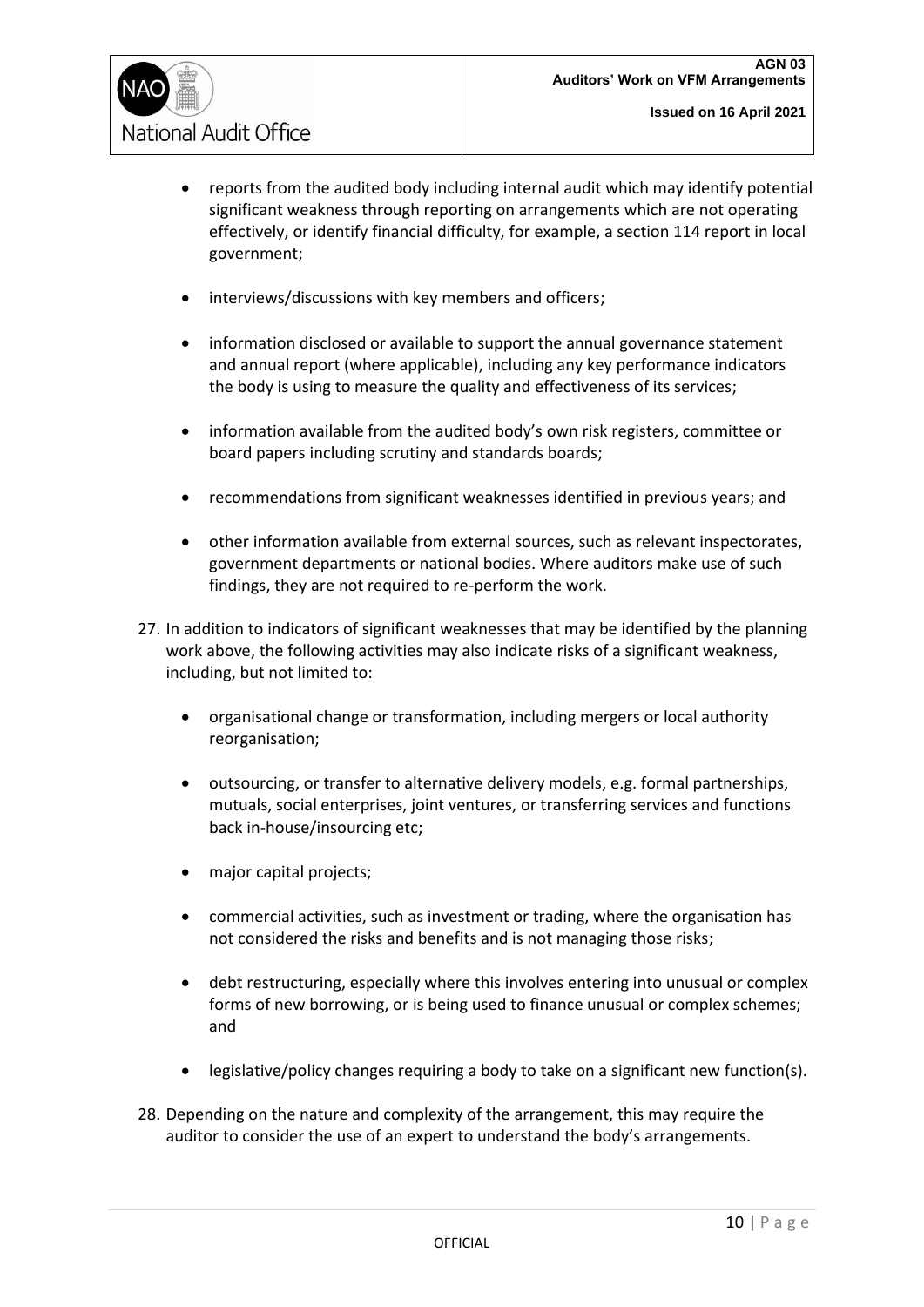

- 29. Auditors should set out the results of their risk assessment as part of reporting to those charged with governance at an appropriate stage in the audit cycle. This should include any additional work planned in respect of any identified risks of significant weaknesses.
- 30. The auditor should keep their understanding of arrangements under review to inform the commentary. Where appropriate, the auditor should update their work to reflect emerging risks or findings that may suggest a significant weakness in arrangements. The auditor should document any resulting changes to their planned work and ensure these are communicated to the audited body.

### <span id="page-10-0"></span>**Additional risk-based procedures and evaluation**

- 31. Determining the amount of evidence necessary to inform their commentary and consider significant weaknesses is a matter of auditor judgement, but appropriate sources of evidence will be similar to those outlined at the planning stage in paragraphs 26 and 27.
- 32. Where the auditor's planning work has identified risks of significant weakness, the auditor should consider what additional evidence is needed to determine whether there is a significant weakness in arrangements and undertake additional procedures as necessary, including where appropriate, challenge of management's assumptions.
- 33. Where the auditor has sufficient evidence from their planning work that corporate processes should identify arrangements which are not operating and enable corrective action to be taken, including being satisfied with internal audit, then the auditor does not need to undertake further work to confirm for themselves that arrangements are operating as expected. However, where planning work has identified a risk that arrangements are not operating in practice, the auditor may wish to carry out additional work such as testing the underlying controls relating to those arrangements, but only in so far as the auditor judges necessary to inform their understanding of the significance of the weakness.
- 34. Auditors do not need to gather evidence of outcomes in order to inform their commentary on the arrangements in place, but should consider undertaking additional procedures where information coming to their attention, for example evidence of significant service or business continuity failure, suggests there may be a significant weakness in arrangements.

#### <span id="page-10-1"></span>**Identification of 'significant weaknesses'**

35. In undertaking their work, auditors should consider whether there is evidence to suggest that there are significant weaknesses in arrangements. When considering the significance of weaknesses, auditors are expected to include consideration of the significance of business and operational risks insofar as they relate to the subject matter and the scope of 'proper arrangements' set out in paragraphs 14-19.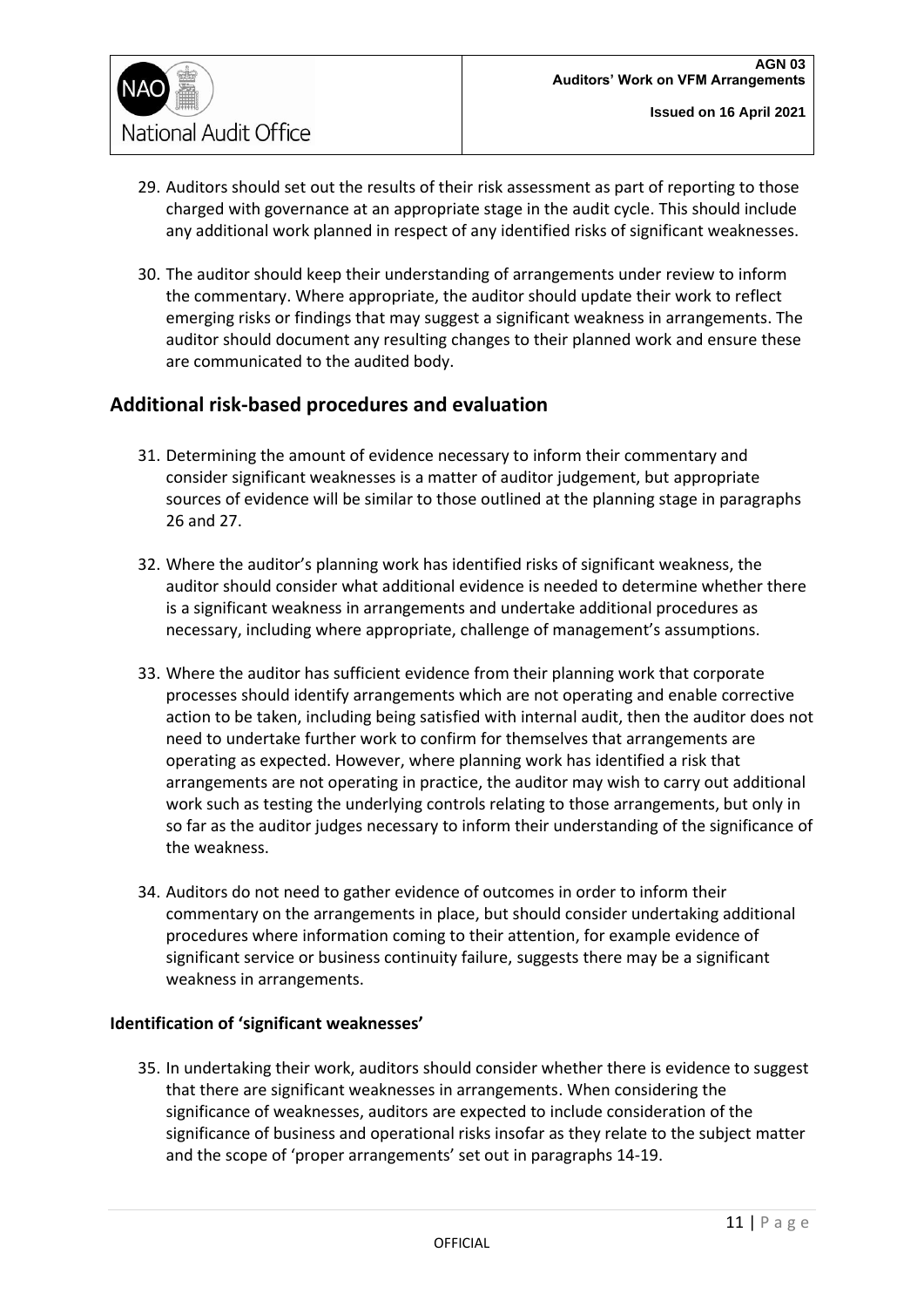

- 36. For the purposes of auditors' work under the 2020 Code and this AGN, being 'not satisfied that the body has proper arrangements to secure economy, efficiency and effectiveness in its use of resources' means having identified a significant weakness in arrangements as part of their work with associated recommendations to the body aligned to the reporting criteria set out in the 2020 Code and this AGN.
- 37. An auditor's assessment of what constitutes a significant weakness and the amount of additional audit work required to adequately respond to the risk of a significant weakness in arrangements is a matter of professional judgement, based on their evaluation of the subject matter in question, including adequacy of the body's responses.
- 38. Auditors should, however, have regard to the following characteristics. A weakness may be said to be significant if it:
	- exposes or could reasonably be expected to expose the body to significant financial loss or risk;
	- leads to or could reasonably be expected to lead to significant impact on the quality or effectiveness of service or on the body's reputation;
	- leads to or could reasonably be expected to lead to unlawful actions; or
	- identifies a failure to take action to address a previously identified significant weakness, such as failure to implement or achieve planned progress on action/improvement plans.
- 39. Determining whether an identified weakness is 'significant' is a matter of auditor judgement, but should be informed by their consideration of:
	- the magnitude of the issue in relation to the size of the body;
	- financial consequences in comparison to, for example, levels of income or expenditure, levels of reserves (where applicable), or impact on budgets or cashflow forecasts;
	- the impact of the weakness on the body's reported performance;
	- whether the issue has been identified by the body's own internal arrangements and what corrective action has been taken or planned;
	- whether any legal judgements have been made including judicial review;
	- whether there has been any intervention by a regulator or Secretary of State;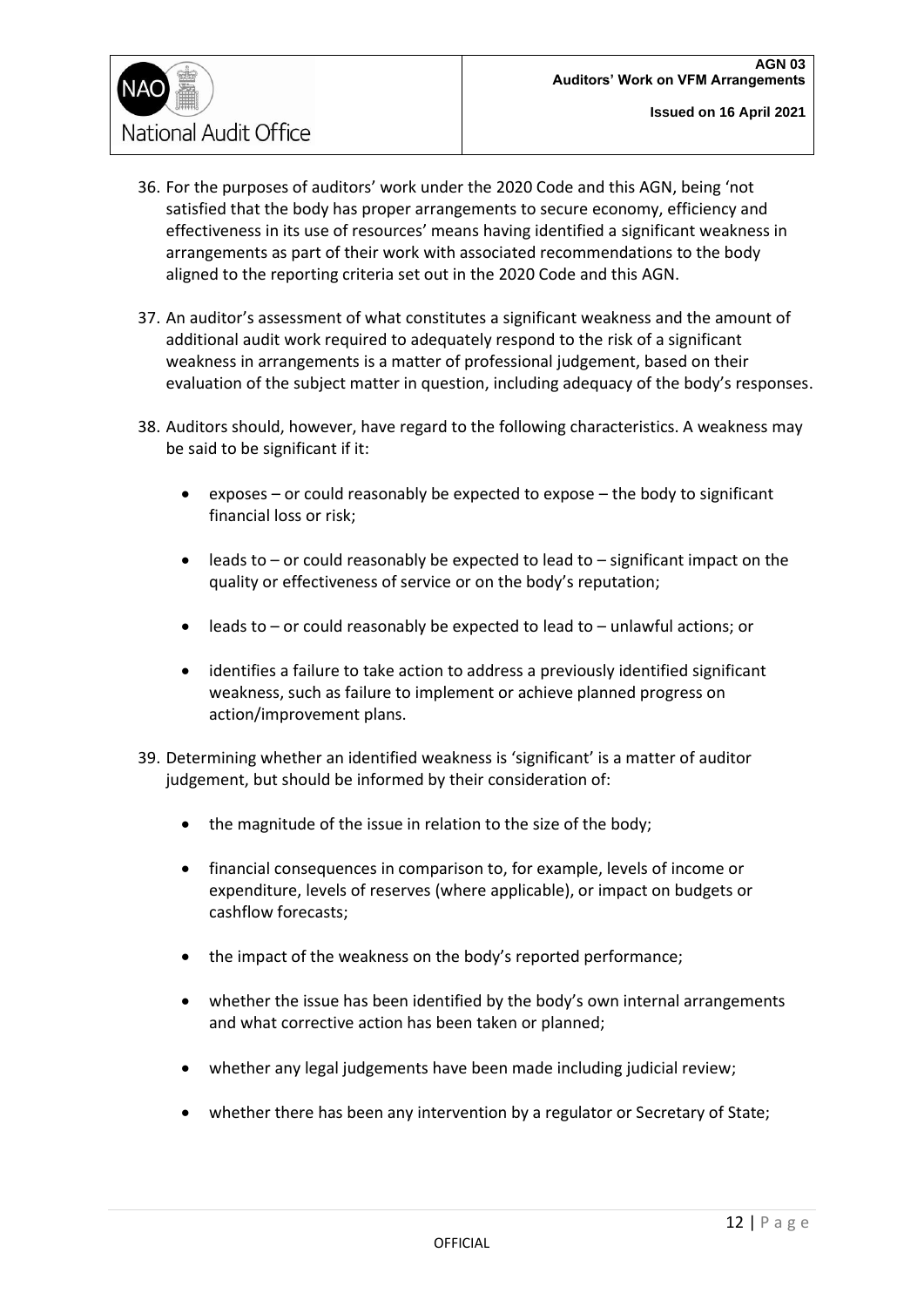

- whether the weakness could be considered significant when assessed against the nature, visibility or sensitivity of the issue;
- the impact on delivery of services to local taxpayers; and
- the length of time the body has had to respond to the issue.
- 40. Auditors should also consider their findings in relation to their judgement on the arrangements in place *during the year*. In that context, the auditor's judgement should focus on how the body's arrangements in-year are supporting it in addressing the relevant issues. Significant weaknesses that have already been identified and reported do not need to be repeated, unless the auditor has identified a significant weakness in the body's arrangements for responding. Auditors may, however, elect to draw the reader's attention to representations in the body's annual governance statement in relation to issues that have previously been reported. The auditor's commentary should include details of the body's progress against relevant recommendations made previously by the auditor.
- 41. Where the audited body is the administering authority for a pension fund, auditors should take account of any information that suggests significant weaknesses in the administering authority's arrangements in respect of the governance and management of the pension fund.

#### <span id="page-12-0"></span>**Illustrative significant weaknesses**

42. While it is a matter of auditor judgement to determine when a weakness in arrangements is significant, the following may be helpful in suggesting the type of issues that could indicate a significant weakness. The suggestions are, however, not exhaustive, and auditors should have regard to relevant local context including for 2020-21 the impact of the COVID-19 pandemic upon actual activity, income and costs, and the changes in funding arrangements in year and for 2021-22. Where the auditor has exercised – or considered exercising – any of their additional statutory reporting powers, auditors may also wish to consider whether this is indicative of a significant weakness in VFM arrangements.

#### 43. *Financial sustainability:*

- Unidentified savings/funding gaps in financial planning that would substantially threaten the delivery of the plan.
- Seeking to make significant use of capital resources to relieve short-term revenue pressures.
- Significant inconsistencies between budgetary information and the financial position as reflected in the financial statements.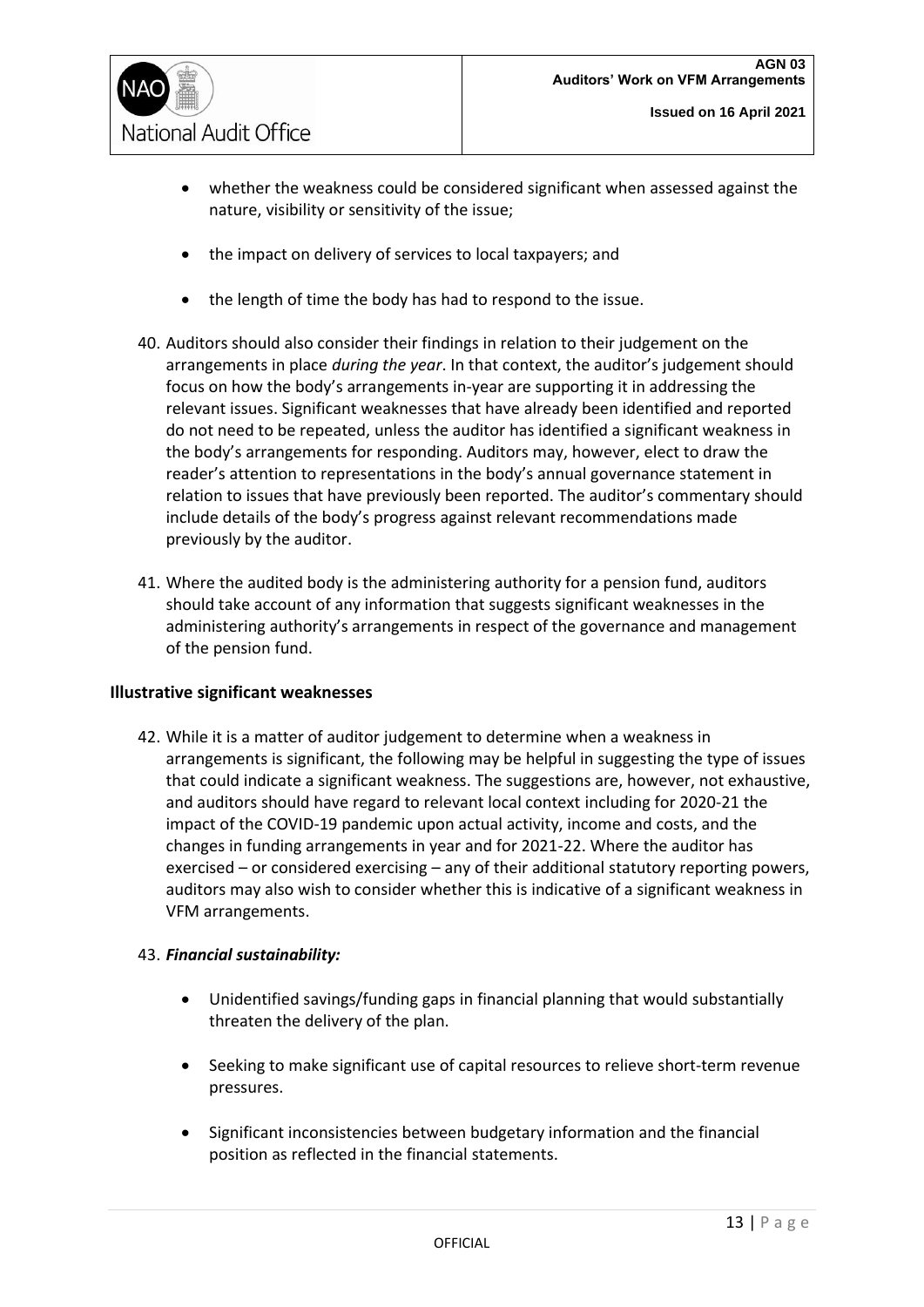

- Financial plans based on key assumptions that are unrealistic, e.g. are over-reliant on uncertain income streams that are significant to the delivery of plan, or not backed by appropriate supporting evidence.
- Unsustainable planned use of reserves to bridge funding gaps.
- Significant unplanned use/reliance on reserves to cover unplanned spending.
- Persistent failure to meet savings plans or financial targets.

#### 44. *Governance:*

- Decision making that is unlawful, or could lead to significant loss or exposure to significant financial risk, or reputational risk such as conflicts of interests.
- Serious and pervasive weaknesses in final accounts processes leading to material errors in draft accounts, failure to meet statutory reporting deadlines and/or a modified opinion on the financial statements.
- Failure to implement or achieve progress on recommendations raised, either as a result of previous external audit recommendations, or those from another regulator or inspectorate.
- Pervasive and significant weaknesses in internal controls, especially where these have had a significant financial/service-delivery impact or exposed the body to fraud.
- A weak or ineffective audit committee that fails to provide appropriate challenge or hold officers and members to account.
- Significant or repeated departure from key regulatory and statutory requirements or professional standards, such as the CIPFA Financial Management Code, Prudential Code, Treasury Management Code, departmental statutory guidance issued to local government and local NHS bodies, etc. Note that in assessing arrangements, auditors are not expected to test bodies' compliance, for example with the CIPFA Financial Management Code, but evidence of significant failures to comply could be indicative of a significant weakness in arrangements.

#### 45. *Improving economy, efficiency and effectiveness:*

• Failure to take appropriate action or secure improvement in areas where the body has identified, or a relevant inspectorate or regulatory body has identified, weaknesses in terms of cost/effectiveness or service performance.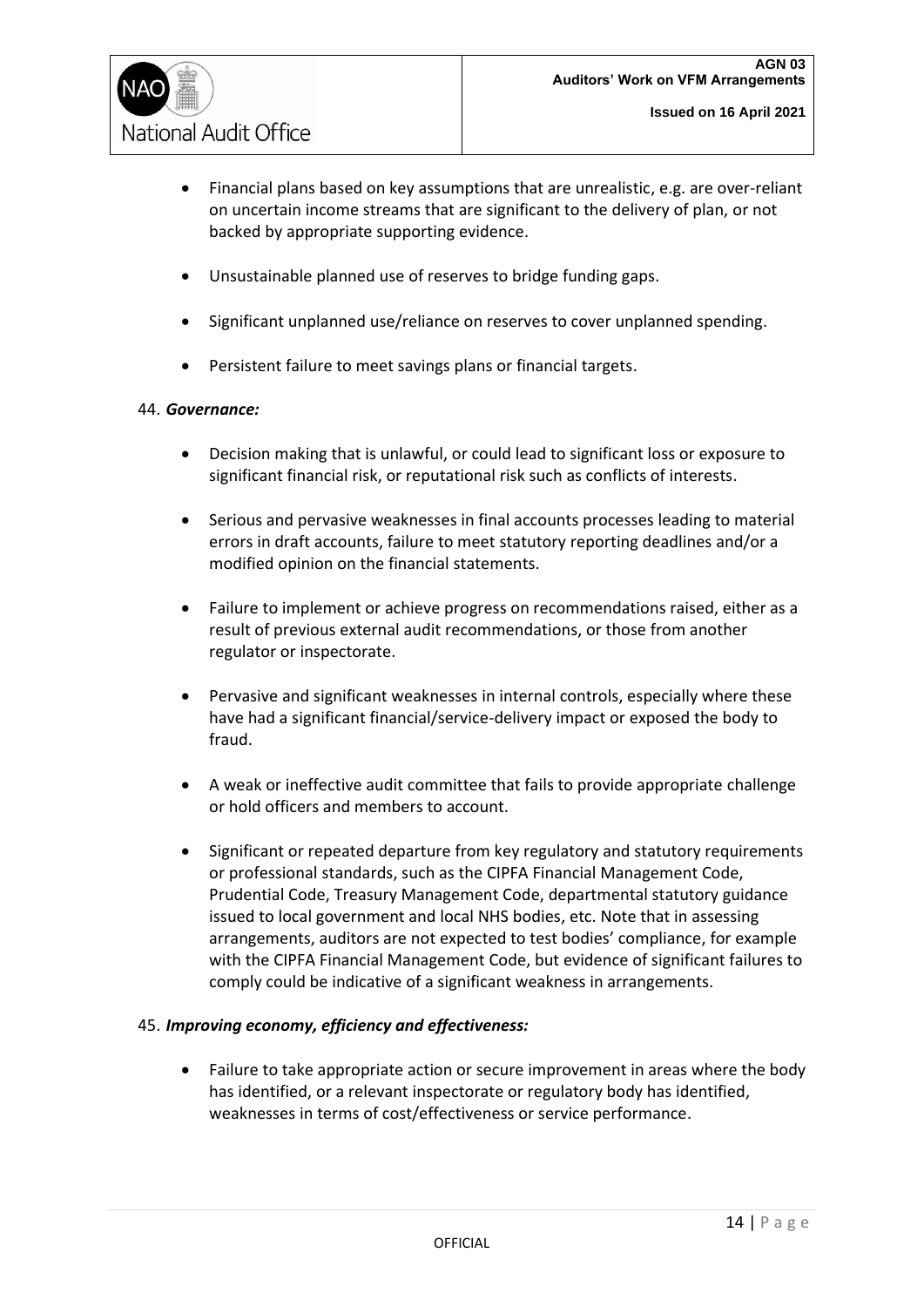

- Significant financial loss or failure to deliver efficiency/performance improvements as expected when working through significant partnerships.
- Significant financial loss or failure to deliver efficiency/performance improvements as expected when managing significant outsourced contracts/services.
- 46. The risk of significant weaknesses may also increase where the body is involved in or planning activities as set out in paragraph 27 above.
- 47. In considering service and financial sustainability, auditors are not expected to apply a pre-determined timeframe when evaluating subject matter information. Rather, auditors should consider the timeframe that is appropriate to the nature of the subject matter and the subject matter information, taking account of the differing levels of certainty with which bodies in different sectors may be able to plan into the future. In some cases, such as major outsourcing or capital projects, or major transformation such as a structural reorganisation, the appropriate timeframe could extend significantly beyond that which is covered by annual or medium-term financial plans.
- 48. Where auditors have identified significant issues arising from their work on the financial statements, they should consider whether they highlight a significant weakness that needs to be reported to the body. Also, auditors should be mindful that weaknesses identified under one reporting criterion, for example, improving economy, efficiency and effectiveness, may indicate weaknesses relevant to the other reporting criteria. For example, indicators of higher than expected service costs could also be indicative of poor financial planning or budgetary control arrangements.

#### <span id="page-14-0"></span>**Major incidents and assessment of significant weakness**

- 49. In any financial year, it is possible that major incidents may occur that have a significant impact on bodies' arrangements for securing VFM. During March 2020, the UK government began its response to the coronavirus pandemic (Covid-19). The response will have significant implications for local government and local NHS bodies. These bodies will need to adapt many – if not all – of their arrangements to adjust to both significant increases in demand for some services, such as health and emergency services, and new ways of working as a result of the severe restrictions placed on the public. While this section is primarily directed towards arrangements relating to the coronavirus pandemic, the principles are equally applicable to any unforeseen major incident that may occur.
- 50. The previous AGN 03, issued on 16 April 2020 clarified that *"only where clear evidence comes to the auditor's attention of a significant failure in arrangements as a result of Covid-19 during the financial year, would it be appropriate to recognise a significant risk in relation to the 2019-20 VFM arrangements conclusion".*
- 51. To inform their 2020-21 work on arrangements, auditors will therefore need to consider how bodies' arrangements have adapted to respond to the new risks they are facing from 2020-21 onwards as a result of the pandemic, including clearly setting out whether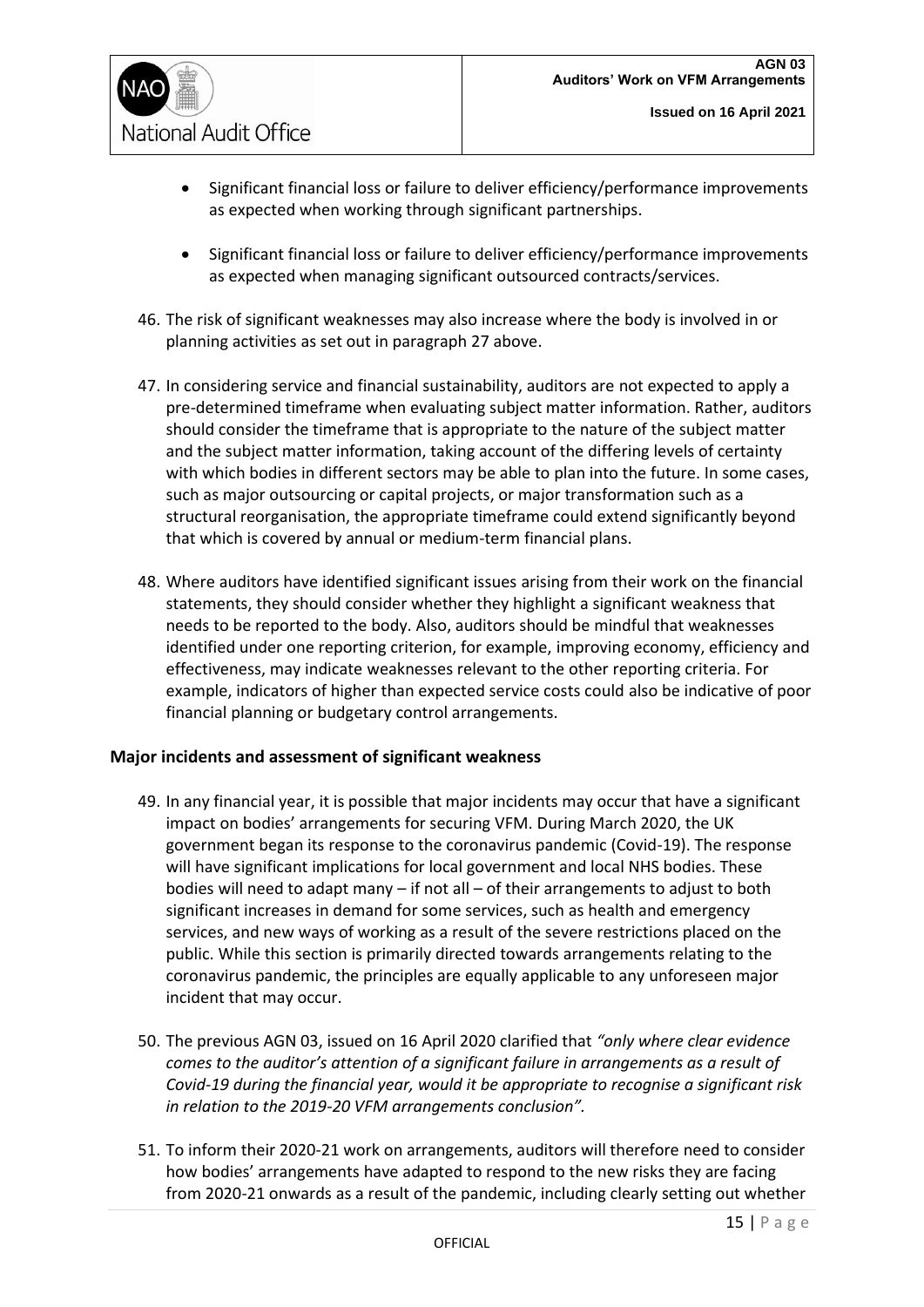

they have identified any significant weaknesses in those arrangements. In doing this, the auditor's risk assessment and evaluation of matters identified will need to recognise that some bodies may have needed to review and adjust performance targets and internal governance arrangements on an ongoing basis to adapt, and that financial and operational circumstances may arise in year that were not reasonably foreseeable. For example, failure to achieve original targets or comply with previously existing governance arrangements may therefore not in themselves indicate a significant weakness but may still be relevant to the auditor's commentary.

- 52. In considering how major incidents affect the auditor's commentary, the auditor should use their professional judgement in determining whether an identified issue is indicative of significant weaknesses in the body's own arrangements or, for example:
	- whether it relates to matters which are within the scope of a relevant inspectorate or regulator; or
	- matters relating to national policies or arrangements that are outside the control of an individual body.

### <span id="page-15-0"></span>**Reporting**

53. The 2020 Code requires auditors to report in a commentary each year under the specified reporting criteria and expects that where auditors identify significant weaknesses in arrangements as part of their work, they will raise them promptly with those charged with governance at the body<sup>4</sup>.

#### <span id="page-15-1"></span>**Recommendations**

- 54. Paragraph 3.14 of the 2020 Code requires that where the auditor has concluded that there is a significant weakness in a body's arrangements, they should report this to the body and support it with a recommendation for improvement setting out:
	- their judgement on the nature of the weakness they have identified;
	- the evidence on which their view is based;
	- the impact on the local body (or the possible future impact); and
	- the action the body needs to take to address the weakness.
- 55. Where the auditor has raised a recommendation in relation to a significant weakness in arrangements, the recommendation should be clearly labelled as such.

 $4$  2020 Code of Audit Practice – paragraph 1.19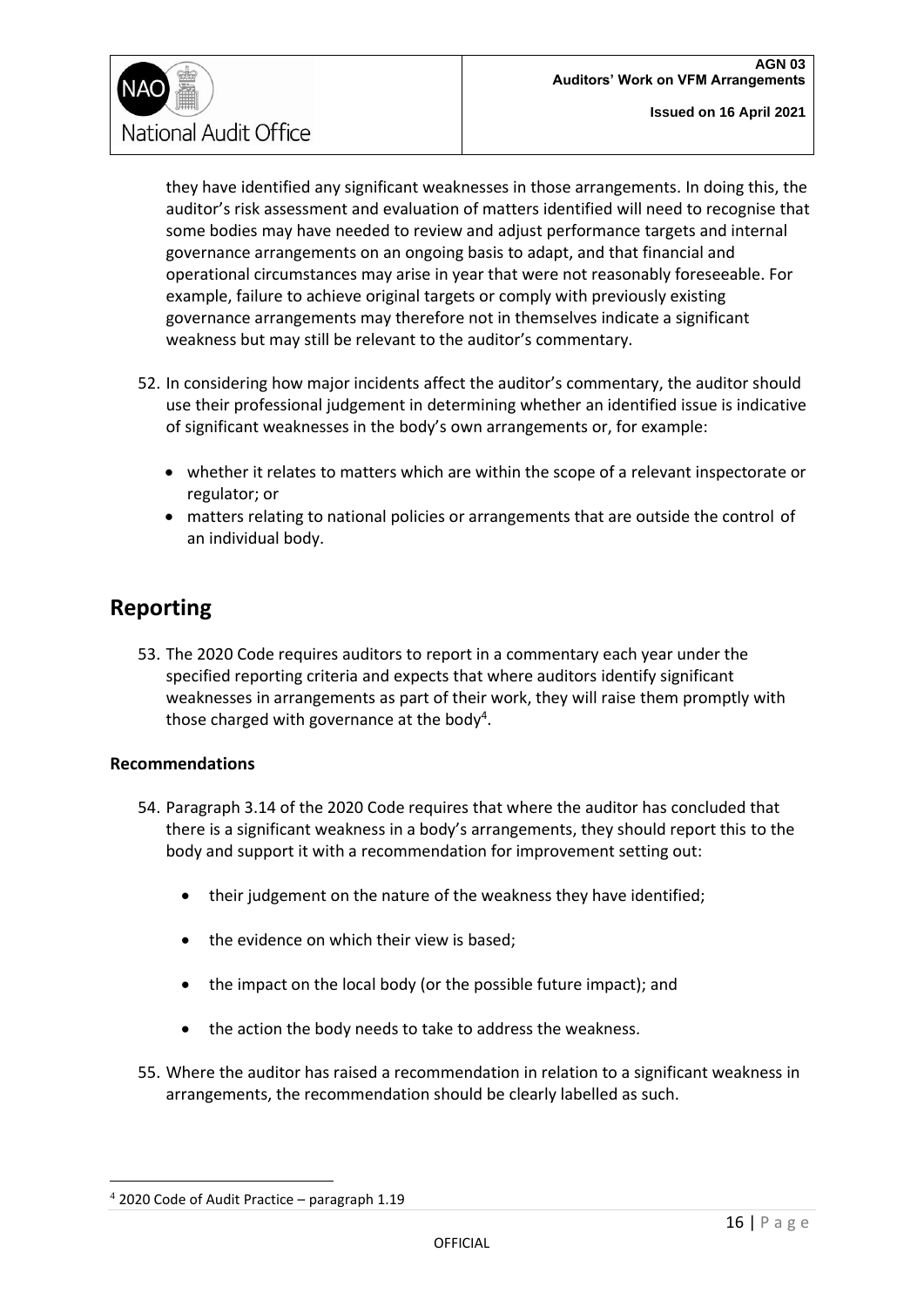

- 56. Auditors may make recommendations at any time during the year and should include any recommendations in respect of significant weaknesses that have been made, the adequacy of the body's response and progress to date in the Auditor's Annual Report. The auditor should summarise this as part of their commentary on arrangements.
- 57. Auditors also have a range of additional reporting powers under the Act, including:
	- statutory (written) recommendations under Schedule 7 of the Act;
	- reports in the public interest; and
	- advisory notices.
- 58. Auditor Guidance Note (AGN) 07 *Auditor Reporting* sets out guidance that auditors should consider when deciding whether to exercise any of their discretionary powers to report. In particular, auditors should consider the following regarding how and when to exercise additional reporting powers:
	- the seriousness of the significant weakness in arrangements which has come to their attention or which they have identified during the audit;
	- whether the body itself recognises the need to address a concern and is taking appropriate action in a timely way;
	- what information is already in the public domain and whether there is merit in bringing the matter to the attention of the public in the interests of openness, transparency and accountability or to facilitate dissemination of learning to other public bodies;
	- which form of reporting is likely to be most effective in helping the audited body to understand the significance of the matter and the need to take action; and
	- whether previous reporting has been acted upon and, if not, whether more prominent reporting – such as issuing a statutory recommendation or a report in the public interest – is now necessary.
- 59. Where an auditor considers it appropriate to exercise one or more of their additional powers in respect of a significant weakness in arrangements to secure VFM that includes recommendations for action, there is no requirement to make a separate recommendation to the one already raised. As stated in paragraph 55 above, the auditor should clearly label recommendations raised in response to a significant weakness in arrangements. Auditors should ensure that the nature of the significant weakness and the associated recommendation are referred to by exception in their report on the financial statements where required, and that they are included in the Auditor's Annual Report.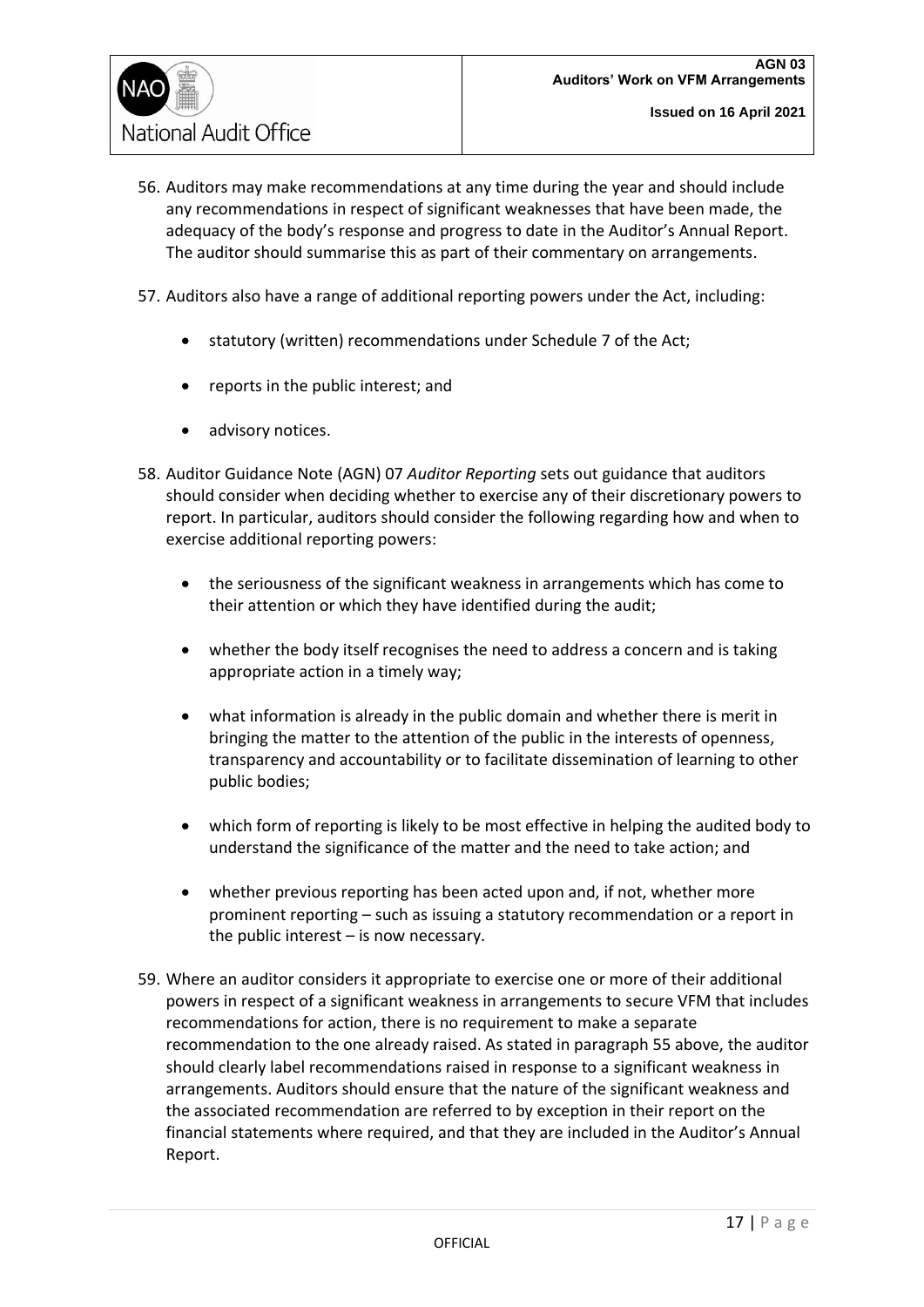

- 60. Where the auditor issues a public interest report (PIR) related to a significant weakness in arrangements, but does not make a recommendation in the PIR, they should still make an associated recommendation immediately to those charged with governance. This should also be included in the Auditor's Annual Report as set out in paragraph 56 above.
- 61. Where the auditor of an NHS body has issued a 'referral of matters arising<sup>'5</sup>, the auditor should consider whether the matter reflects a significant weakness in the body's arrangements which therefore requires the auditor to make a recommendation in response to the issues referred.

#### <span id="page-17-0"></span>**Commentary on arrangements**

- 62. The commentary should include a summary under each of the specified reporting criteria that sets out the work the auditor has undertaken during the year including the auditor's risk assessment as set out in paragraph 25 above. The commentary should also provide a clear narrative in plain English that explains to the reader the auditor's judgements in relation to their findings and any local context the auditor wishes to include to explain their findings. Describing the arrangements that are in place at an audited body would not meet this responsibility.
- 63. Where an auditor has identified, as a result of their work, significant weaknesses in arrangements up to 31 March 2021 and has made a recommendation in relation to the weaknesses, they should explain this in their commentary. The commentary should also include any significant weaknesses and recommendations made in relation to the 2021- 22 financial year where these have come to the auditor's attention. Equally, where an auditor has not identified a significant weakness in arrangements this should be reflected in their commentary. Where auditors are making use of information from external sources, such as relevant inspectorates, government departments or national bodies, the auditor should clearly identify that they are doing so in their commentary and any associated exception reporting.
- 64. Auditors may include in their commentary any other matters arising from their work that, in their professional judgement, are significant to the auditor's consideration of arrangements to secure VFM. Auditors may also include areas for improvement or to keep in view even if they do not identify any underlying significant weaknesses in arrangements.
- 65. Auditors of a police and crime commissioner (or police, fire and crime commissioner) and chief constable can issue a combined Auditor's Annual Report and commentary, however, where an auditor has identified a significant weakness in arrangements the commentary should identify clearly which entity the weakness relates to.

<sup>5</sup> Referral to the Secretary of State under Section 30 and Schedule 13 of the Local Audit and Accountability Act 2014 for bodies other than NHS foundation trusts, or referral to the relevant NHS regulatory body under Schedule 10 of the National Health Service Act 2006 for NHS foundation trusts.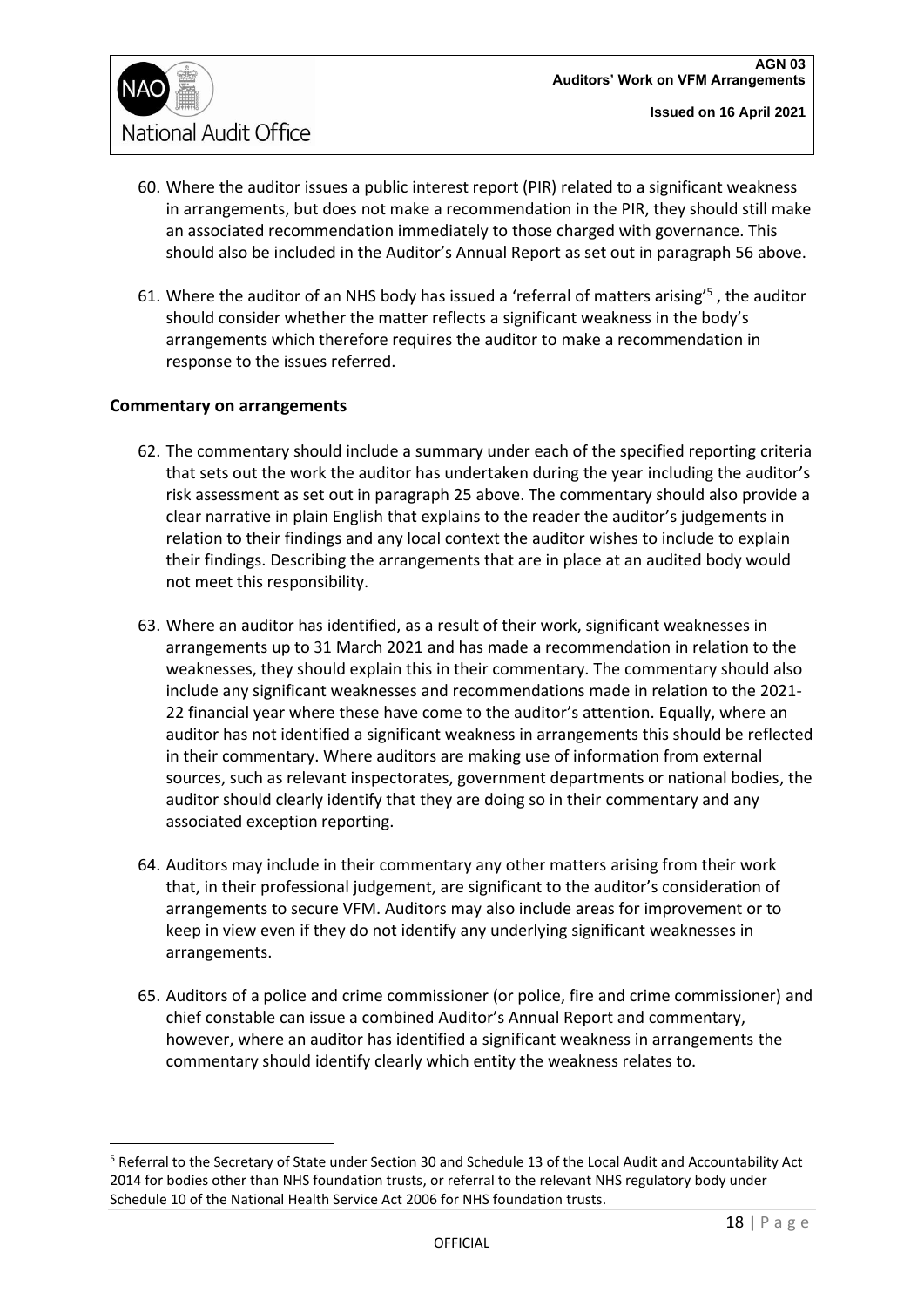#### <span id="page-18-0"></span>**Follow-up of previous recommendations**

66. Where an auditor has reported significant weaknesses in arrangements in the previous year, the auditor should follow up recommendations issued previously and include their view as to the status of the recommendations and whether they have been implemented satisfactorily within the Auditor's Annual Report.

#### <span id="page-18-1"></span>**Exception reporting – auditor's report on the financial statements**

- 67. In accordance with the special provisions set out in paragraphs 8 to 11 above, where auditors have not completed their work on VFM arrangements at the time they issue their opinion on the financial statements, they should read the following section in conjunction with the Annex.
- 68. As set out at the start of this AGN, the 2014 Act requires auditors to be satisfied that bodies have proper arrangements in place to secure economy, efficiency and effectiveness in their use of resources. Under Schedule 6 of the 2014 Act, the C&AG is required to publish a Code of Audit Practice (the 2020 Code) that sets out how auditors discharge their responsibilities under the Act. The C&AG may also issue guidance to which local auditors must have regard when carrying out their work. The 2014 Act also requires auditors of some local bodies, where they are not satisfied with the arrangements bodies have in place, to refer to this by exception in their report on the financial statements. For consistency, the 2020 Code applies the concept of exception reporting to all bodies covered by this AGN.
- 69. Chapter Three of the 2020 Code covers auditors' work on VFM arrangements and specifies the following reporting requirement in paragraph 3.14: *"Where the auditor identifies significant weaknesses in arrangements as part of their work on arrangements to secure value for money, they should make recommendations."* The 2020 Code further expects that auditors will raise such matters promptly during the course of the audit when identified.
- 70. Chapter Four of the 2020 Code, in relation to the auditor's report of the financial statements, requires in paragraph 4.5 that: *"Where the auditor is not satisfied in respect of arrangements to secure value for money, they should refer to this by exception."*
- 71. Accordingly, under the 2020 Code and this AGN, auditors will have discharged their responsibilities by including reference in their auditor's report on the financial statements to matters where they have reported, to the audited body, a significant weakness in arrangements to secure VFM up to 31 March 2021. Any significant weaknesses identified in relation to arrangements in place in 2021-22 would not therefore be included until the following year.
- 72. There may be occasions when the auditor has yet to conclude whether a significant weakness exists in relation to a particular issue, or for local government bodies has yet to decide an objection at the time the opinion on the financial statements is due. In these circumstances, auditors should not delay issuing their opinion on the financial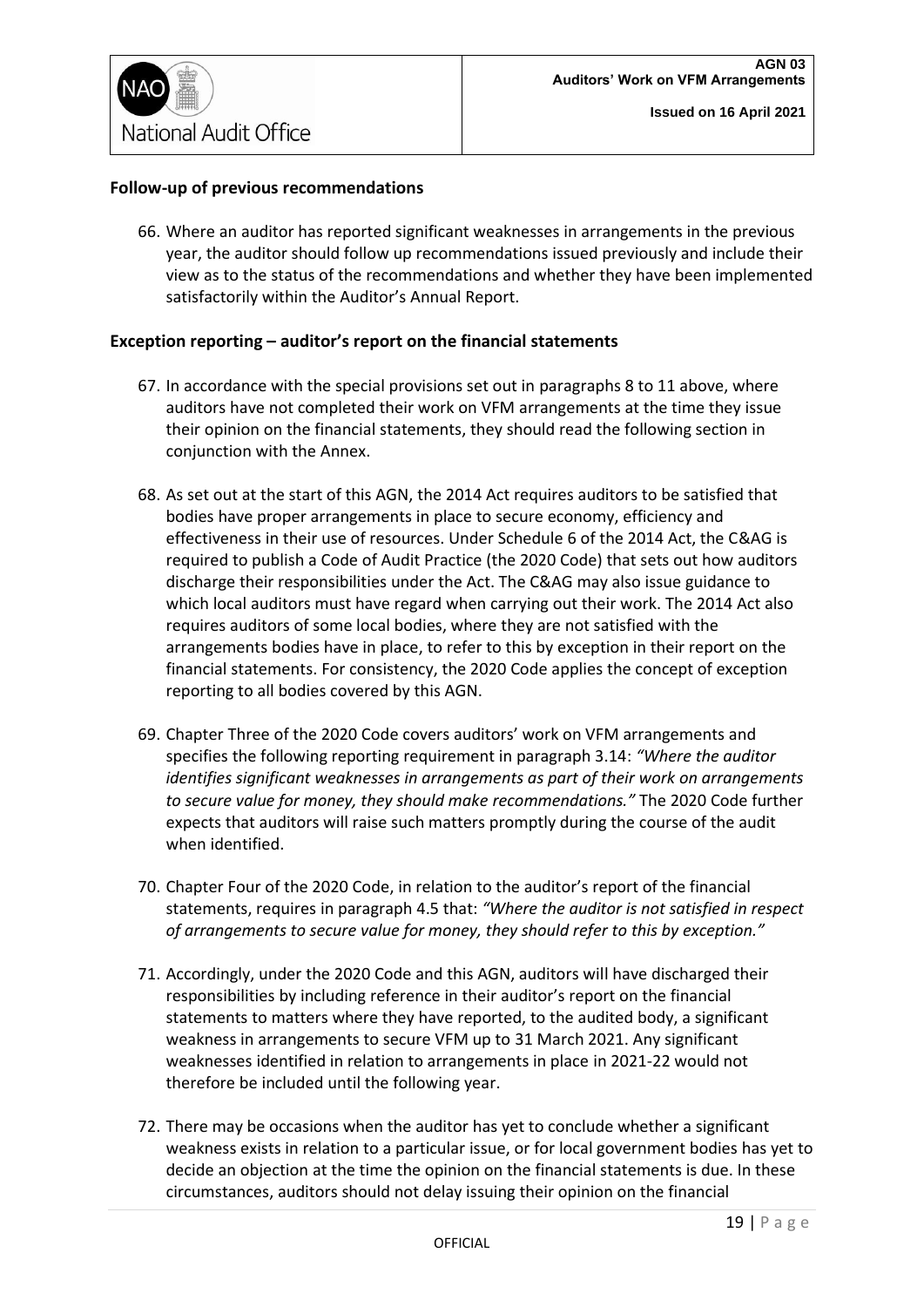

statements unless the issue is likely to have a material impact on the accounts. Auditors should however reflect the current status of any such issues in their commentary.

73. Auditors are not required to issue repeat recommendations but, there may be occasions where a significant weakness remains in place, for example, an issue reported in previous years and which has not yet been addressed but should have been included in the annual governance statement. In such cases, auditors should draw attention to these issues as part of their exception reporting and continue to refer to them as part of their commentary for as long as they remain relevant.

#### <span id="page-19-0"></span>**Subsequent events**

- 74. Information relevant to the auditor's view about a body's performance or arrangements comes to the auditor's attention throughout the year. Therefore, it is possible that new information will come to the auditor's attention after they have issued their report on the financial statements.
- 75. Where the auditor has already completed their work on VFM arrangements required under this AGN, but has not yet issued their 2020-21 Auditor's Annual Report, they are not required to undertake further procedures to identify any additional reporting issues. (If the auditor has not yet completed their work on VFM arrangements, they should refer to the guidance in the Annex to this AGN).
- 76. Where new information relating to 2020-21 comes to the auditor's attention after they have issued their report on the financial statements, auditors are not required to revisit their report on the financial statements but should:
	- refer to the matter in their 2020-21 Auditor's Annual Report; and
	- include reference to the matter in respect of a significant weakness in their report on the 2021-22 financial statements by exception.

77. For significant weakness relating to 2021-22, auditors should:

- report the weakness to the body promptly and make an appropriate recommendation in accordance with the requirements of this AGN (this could be achieved by including the issue in a report to those charged with governance);
- refer to the matter in their 2020-21 Auditor's Annual Report; and
- include reference to the matter in respect of a significant weakness in their report on the 2021-22 financial statements and their 2021-22 Auditor's Annual Report.
- 78. Once the 2020-21 Auditor's Annual Report has been issued auditors should include any new significant weaknesses identified in their 2021-22 Auditor's Annual Report irrespective of the year to which they relate.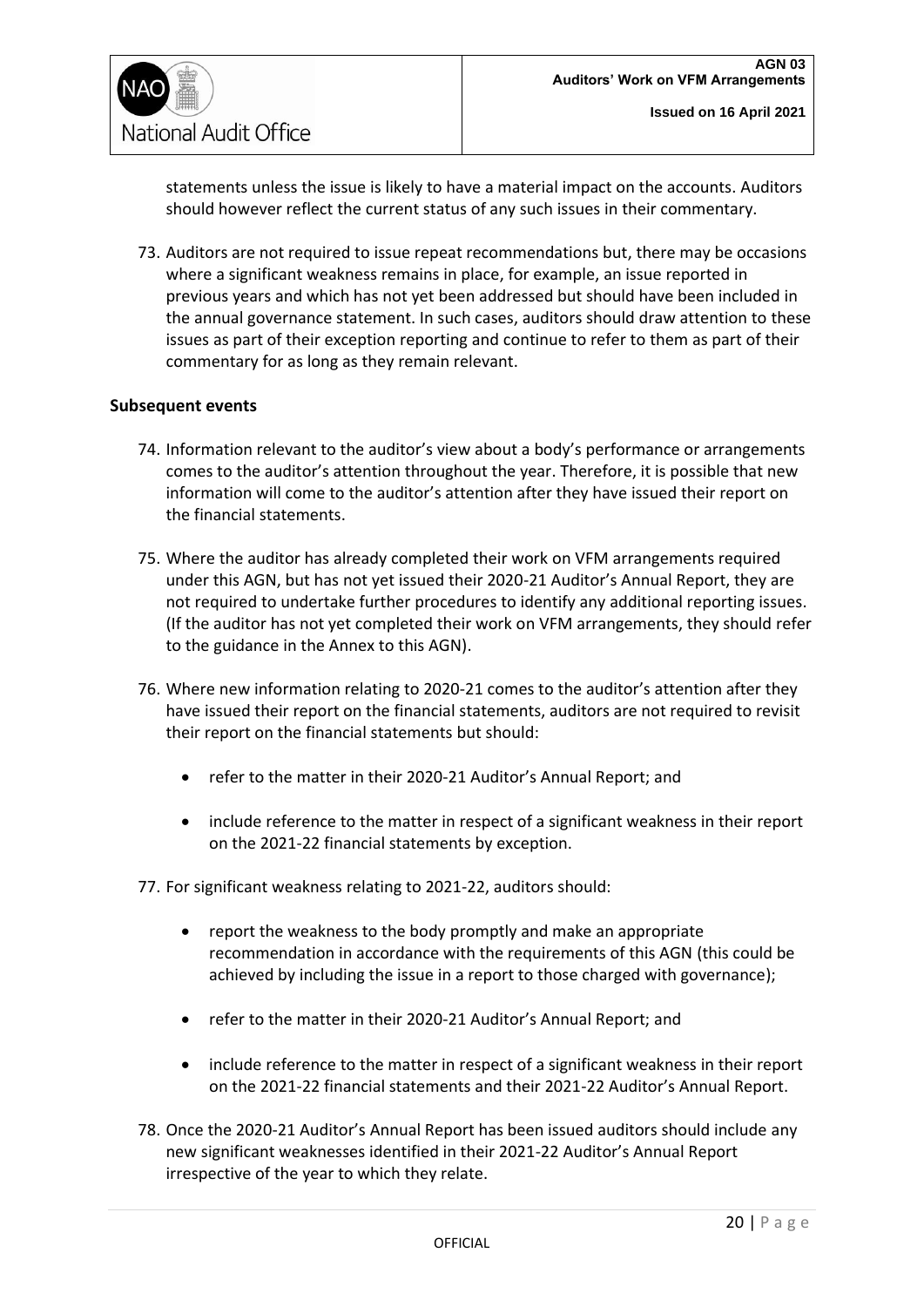#### <span id="page-20-0"></span>**Approach to VFM arrangements work at bodies demising during the year**

- 79. It is possible that some audited bodies may demise part way during a financial year (for example, due to a reorganisation in the NHS).
- 80. In such circumstances, while having regard to this guidance, auditors are not required to issue a commentary on arrangements in the Auditor's Annual Report in respect of the demised body. The requirements of AGN 03 will, however, apply in full to any successor body, with effect from the first part-year onwards.
- 81. Where information comes to the auditor's attention that indicates that there are significant weaknesses in a body's arrangements to secure VFM, or where the auditor is aware of significant issues through prior audit knowledge auditors are expected to bring such matters to the attention of the appropriate successor body or its auditor.

### <span id="page-20-1"></span>**Supporting Information**

- 82. In addition to this AGN, auditors have access to sector-specific supporting information, prepared by the NAO.
- 83. The supporting information does not form part of the statutory guidance to which auditors must have regard, but it helps auditors to understand the key developments and risks that are relevant to VFM arrangements in each sector.
- 84. The supporting information is updated as and when required, to reflect any significant developments during the year. Auditors are notified of any updates to the supporting information via the WAC.
- 85. If, in exceptional circumstances, the NAO identifies the need for further statutory guidance to be issued in respect of the current audit year, this may be issued by the C&AG through an updated AGN.

### <span id="page-20-2"></span>**Raising Technical Issues or Queries on this AGN**

- 86. Auditors in firms should raise queries within the firm, in the first instance, so that the relevant technical support service can consider whether to refer queries to the NAO's Local Audit Code and Guidance (LACG) team by e-mailing [LACG.queries@nao.org.uk.](mailto:LACG.queries@nao.org.uk)
- 87. The NAO also engages with the firms through its Local Auditors' Advisory Group (LAAG) and supporting technical networks to consider any emerging regime-wide technical issues on a timely basis. Auditors should follow their in-house arrangements for bringing significant emerging issues to the attention of their supplier's representative on LAAG or the relevant technical network.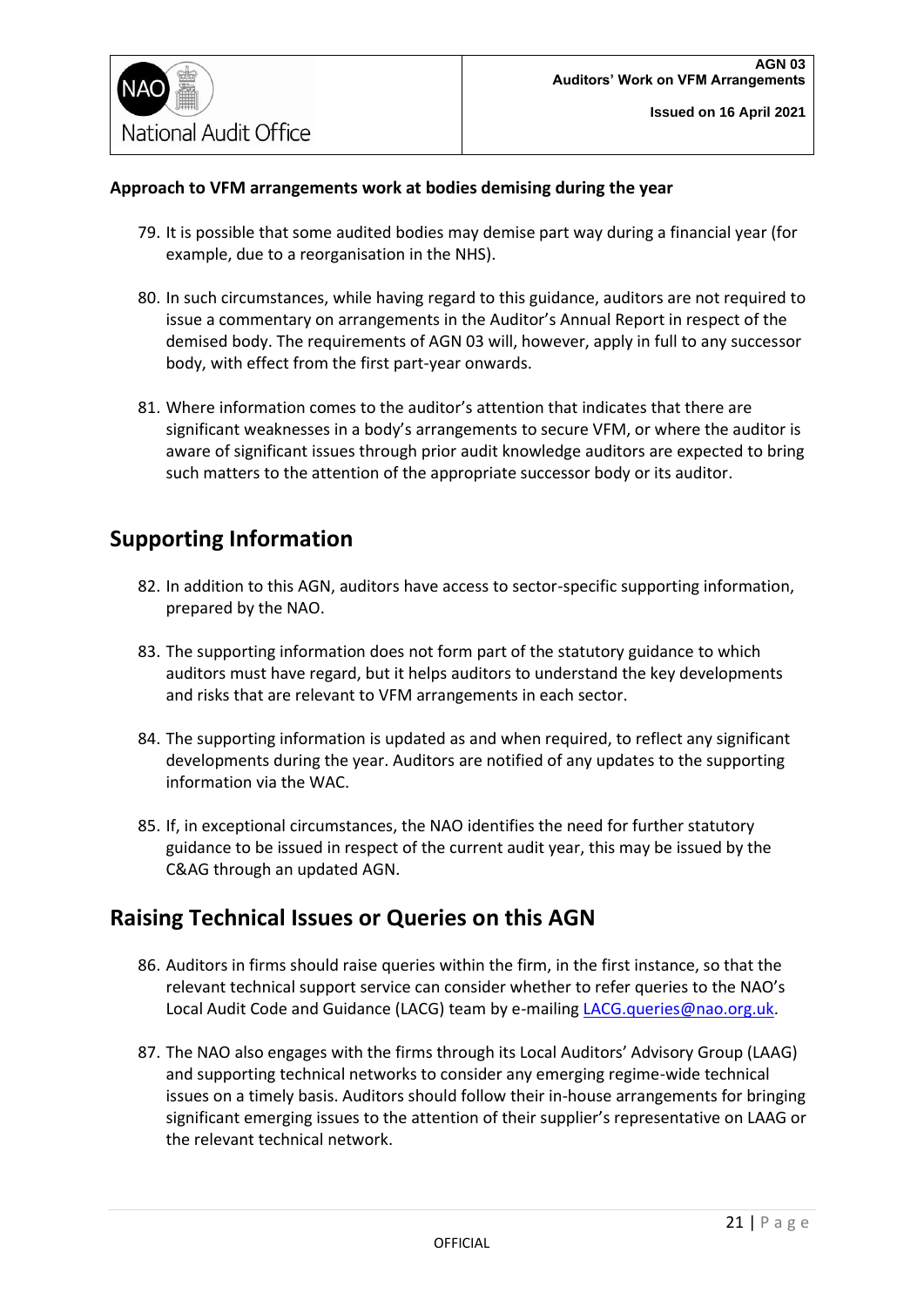

### <span id="page-21-0"></span>**Annex: COVID-19 - Special provisions for reporting**

- 1. In 2020-21, the coronavirus pandemic (COVID-19) will significantly impact audited bodies and the financial reporting and auditing process, and may therefore affect the timing of when the work on VFM arrangements set out in this AGN is performed and reported.
- 2. Paragraph 9 of Schedule 6 of the Act gives the C&AG powers to issue guidance regarding the exercise by local auditors of their functions under the Act. Special provisions are therefore included in this Annex to the AGN, reflecting the C&AG's view as to how auditors should respond.
- 3. Where auditors have completed their work on VFM arrangements at the time of issuing the opinion on the financial statements, auditors should follow the guidance set out in the main body of this AGN. Where auditors have not completed all of their work on VFM arrangements at the time of issuing the opinion on the financial statements, they should refer to the guidance in this Annex to this AGN.
- 4. Where possible, auditors should also issue their Auditor's Annual Report in line with the requirements set in the Code and AGN 03. Where the auditor is not in a position to issue their Auditor's Annual Report in line with these requirements, they should refer to the guidance in this Annex to the AGN.

### **Opinion on the financial statements**

- 5. If the auditor has not completed their planned work on VFM arrangements at the time they issue their opinion on the financial statements, they should satisfy themselves as to whether the remaining work is likely to have a material impact on their opinion. Where there is likely to be a material impact, the auditor should not issue their opinion.
- 6. If there is no material impact on the opinion, the auditor should include a statement in the opinion explaining that they have not yet completed their work on VFM arrangements and that they will report the outcome of their work in their commentary on VFM arrangements and include any additional exception reporting in respect of significant weaknesses in their audit completion certificate.
- 7. Any significant weaknesses the auditor has identified and reported up to the point of issuing their opinion should still be reported by exception as required by this AGN. However significant weaknesses identified as a result of completing remaining VFM arrangements work should be reported by exception in the audit completion certificate.